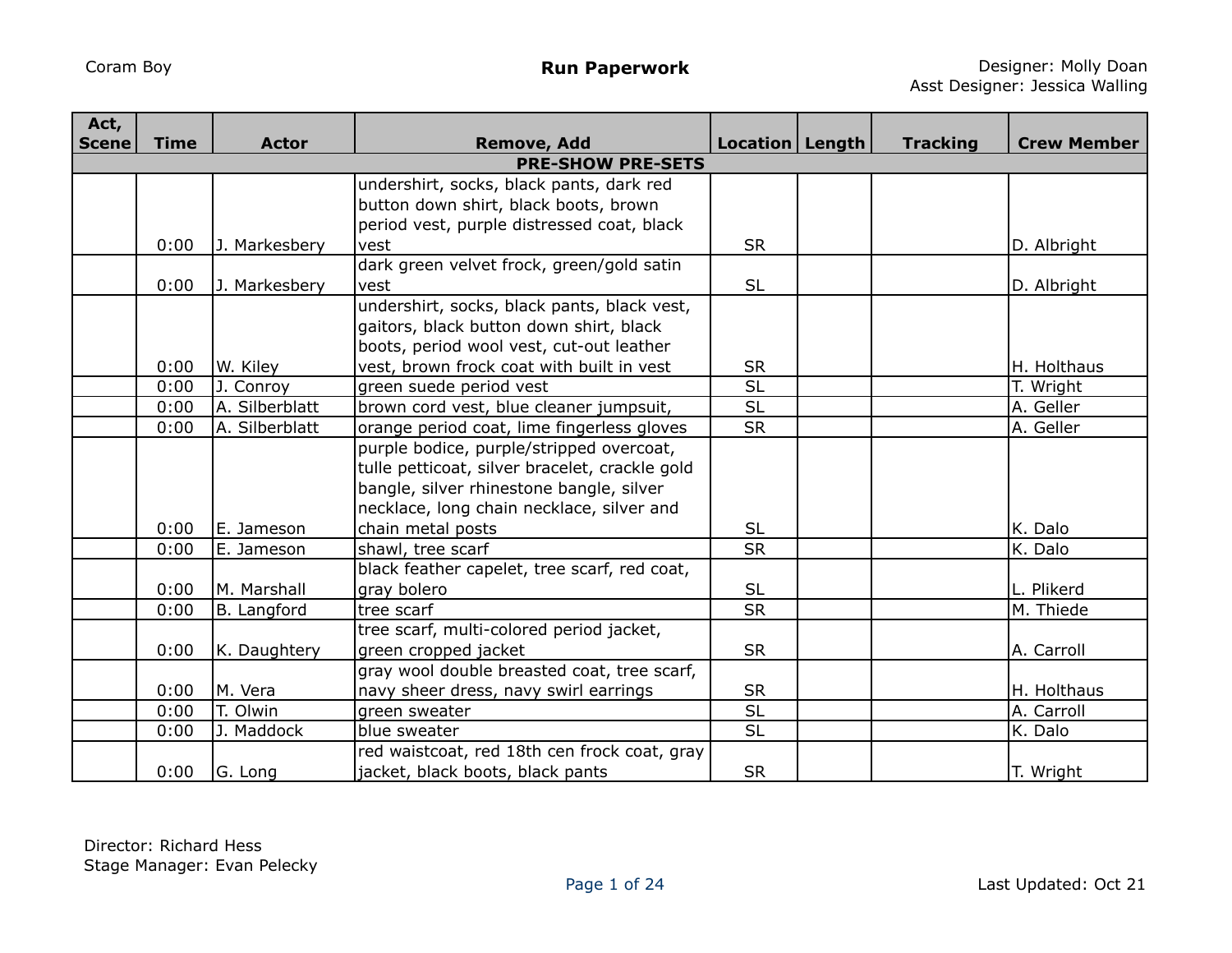| Act,              |              |                             |                                                             |                          |      |                 |                    |
|-------------------|--------------|-----------------------------|-------------------------------------------------------------|--------------------------|------|-----------------|--------------------|
| <b>Scene</b>      | <b>Time</b>  | <b>Actor</b>                | <b>Remove, Add</b><br>maroon cut-out capelet, black leather | Location   Length        |      | <b>Tracking</b> | <b>Crew Member</b> |
|                   |              |                             | gloves, gray suede cut-out top, long black                  |                          |      |                 |                    |
|                   | 0:00         |                             |                                                             | <b>SL</b>                |      |                 | M. Thiede          |
|                   | 0:00         | B. Bradley<br>C. Schuettera | wool coat with feathers, red leather gloves                 | $\overline{\mathsf{SL}}$ |      |                 | M. Thiede          |
|                   |              |                             | muslin nightgown, robe, preg belly                          | <b>SL</b>                |      |                 |                    |
|                   | 0:00<br>0:00 | J. Odom<br>J. Odom          | red robe, white surplice                                    | $\overline{\text{SR}}$   |      |                 | K. Dalo<br>K. Dalo |
|                   |              |                             | black vest, green suede vest                                | <b>SL</b>                |      |                 |                    |
|                   | 0:00         | C. Carey                    | red robe, white surplice                                    |                          |      |                 | A. Stapleton       |
|                   |              |                             | tribal pantaloons, vest, gold bangle, sparkle               |                          |      |                 |                    |
|                   | 0:00         | S. Sutton                   | velcro cuff, white canvas shoes<br><b>ACT I</b>             | <b>SR</b>                |      |                 | K. Dalo            |
|                   |              |                             | I,1: Choir singing in the cathedral                         |                          |      |                 |                    |
|                   |              |                             | remove: black robe, striped tie KEEP                        |                          |      | robe and tie to |                    |
|                   | 2:09         | J. Odom                     | <b>GRAY VEST ON AS RIVER</b>                                | <b>SR</b>                | 2:30 | <b>SL</b>       | A. Carroll         |
| I,1               |              |                             | remove: black robe, striped tie KEEP                        |                          |      | robe and tie to |                    |
|                   | 2:09         |                             | <b>GRAY VEST ON AS RIVER</b>                                | <b>DSR</b>               | 2:30 | <b>SL</b>       | M. Thiede          |
| I,1               |              | C. Carey                    | remove: loincloth add: black button down                    |                          |      |                 |                    |
|                   |              |                             |                                                             |                          |      |                 |                    |
|                   |              |                             | shirt, black pants, black gaitors, black vest,              |                          |      |                 |                    |
|                   |              |                             | black boots, socks, period wool vest,                       |                          |      |                 |                    |
| I,1               | 3:16         | W. Kiley                    | undershirt                                                  | vomSR                    | 1:20 |                 | H. Holthaus        |
|                   |              |                             | remove: loincloth add: black pants, dark                    |                          |      |                 |                    |
|                   |              |                             | red button down shirt, black boots, socks,                  |                          |      |                 |                    |
| I,1               | 3:16         | J. Markesbery               | brown period vest, undershirt                               | <b>SR</b>                | 1:20 |                 | D. Albright        |
|                   |              |                             | remove: cream statue dress add: green                       |                          |      |                 |                    |
| I,1               | 3:16         | E. Jameson                  | shawl                                                       | <b>SR</b>                | 1:20 |                 | K. Dalo            |
|                   |              |                             | remove: light blue statue dress add: black                  |                          |      |                 |                    |
| I,1               | 3:16         | M. Marshall                 | feather capelet                                             | <b>SL</b>                | 1:20 |                 | L. Plikerd         |
|                   |              |                             | I,2: Transition into the market                             |                          |      |                 |                    |
|                   |              |                             | I,3: In the market                                          |                          |      |                 |                    |
|                   |              |                             | remove: black robe, striped tie add:                        | <b>SR</b>                |      |                 |                    |
| I,3               |              | G. Balbo                    | orphan garb                                                 |                          |      |                 | A. Stapleton       |
|                   |              |                             | remove: black robe, striped tie add:                        |                          |      |                 |                    |
| $\frac{I,3}{I,3}$ |              | K. Howland                  | orphan garb                                                 | <b>SR</b>                |      |                 | A. Stapleton       |
|                   |              | <b>B.</b> Clark             | remove: black robe, striped tie add: scarf                  | <b>SR</b>                |      |                 | A. Stapleton       |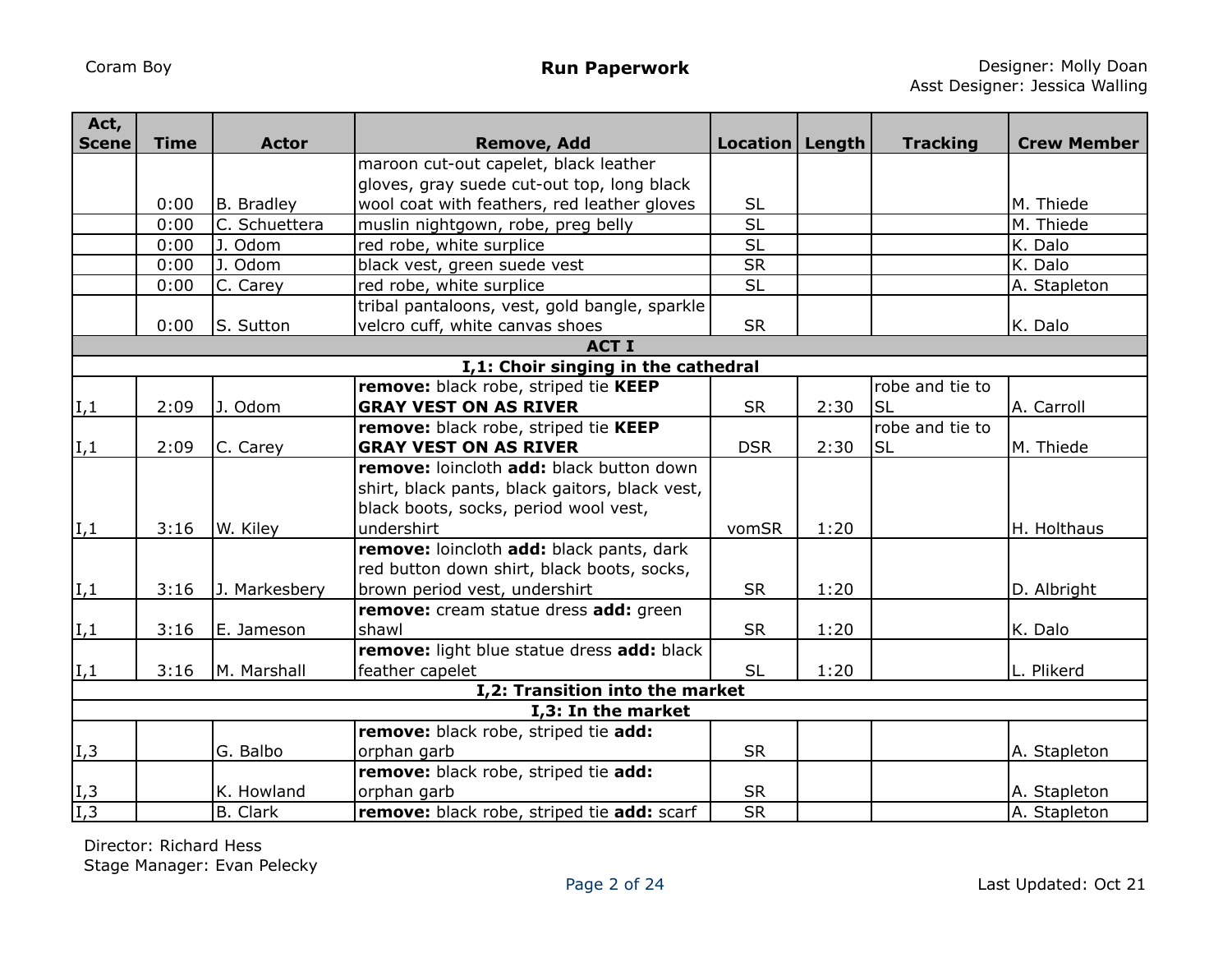| Act,                | <b>Time</b> | <b>Actor</b>   |                                                                                   |                                |       |                  | <b>Crew Member</b> |
|---------------------|-------------|----------------|-----------------------------------------------------------------------------------|--------------------------------|-------|------------------|--------------------|
| <b>Scene</b><br>I,3 | 6:51        | M. Marshall    | <b>Remove, Add</b><br>remove: feather capelet add: tree scarf                     | Location   Length<br><b>SL</b> | 14:05 | <b>Tracking</b>  | L. Plikerd         |
|                     |             |                | remove: brown feather capelet add: tree                                           |                                |       |                  |                    |
| I,3                 | 6:51        | K. Daughtery   | scarf                                                                             | <b>SL</b>                      | 14:05 |                  | A. Carroll         |
|                     |             |                | remove: blue jacket, fur collar add: tree                                         |                                |       |                  |                    |
| $\vert I, 3 \vert$  | 6:51        | B. Langford    | scarf                                                                             | <b>SR</b>                      | 14:05 |                  | M. Thiede          |
|                     |             |                | remove: green suede coat, brown pinstripe                                         |                                |       | vest to SL, coat |                    |
| I,3                 | 7:11        | J. Conroy      | vest add: black vest                                                              | <b>SR</b>                      | 13:45 | to DR            | T. Wright          |
| $\overline{I,3}$    | 7:11        | A. Silberblatt | remove: maroon sweater add: black vest                                            | <b>SR</b>                      | 13:45 |                  | A. Geller          |
| $\overline{I,3}$    | 7:11        | E. Jameson     | remove: green shawl add: tree scarf                                               | <b>SR</b>                      | 14:00 |                  | K. Dalo            |
|                     |             |                | remove: black button down shirt, black<br>pants, black gaitors, black vest, black |                                |       |                  |                    |
|                     |             |                | boots, socks, period wool vest, undershirt                                        |                                |       |                  |                    |
| I,3                 | 7:11        | W. Kiley       | add: loincloth                                                                    | <b>SR</b>                      | 18:00 |                  | H. Holthaus        |
|                     |             |                | remove: brown period vest add: velvet                                             |                                |       |                  |                    |
| $\overline{I}$ , 3  | 7:11        | J. Markesbery  | black vest                                                                        | <b>SL</b>                      |       |                  | D. Albright        |
|                     |             |                | <b>remove:</b> black pants, dark red button down                                  |                                |       |                  |                    |
|                     |             |                | shirt, velvet black vest, undershirt, black                                       |                                |       |                  |                    |
| I,3                 |             | J. Markesbery  | boots, socks add: loincloth                                                       | <b>SR</b>                      |       |                  | D. Albright        |
|                     |             |                | remove: orphan garb add: striped tie,                                             |                                |       |                  |                    |
| I,3                 |             | G. Balbo       | black robe                                                                        | <b>SL</b>                      |       |                  | A. Stapleton       |
|                     |             |                | remove: orphan garb add: striped tie,                                             |                                |       |                  |                    |
| I,3                 |             | K. Howland     | black robe                                                                        | <b>SL</b>                      |       |                  | A. Stapleton       |
| $\overline{I,3}$    |             | B. Clark       | remove: scarf add: striped tie, black robe                                        | <b>SL</b>                      |       |                  | A. Stapleton       |
|                     |             |                | I,4: BULLYING SCENE STOP BULLYING ACROSS AMERICAAAAAAA                            |                                |       |                  |                    |
| $\frac{I,4}{I,4}$   |             | M. Vera        | remove: black robe                                                                |                                |       |                  | H. Holthaus        |
|                     | 7:58        | Odom           | add: black robe, striped tie                                                      | <b>SL</b>                      | 8:00  |                  | A. Carroll         |
| I,4                 | 7:58        | C. Carey       | add: black robe, stripped tie                                                     | <b>SL</b>                      | 8:00  |                  | M. Thiede          |
|                     |             |                | I,5: Miss Price selling her baby                                                  |                                |       |                  |                    |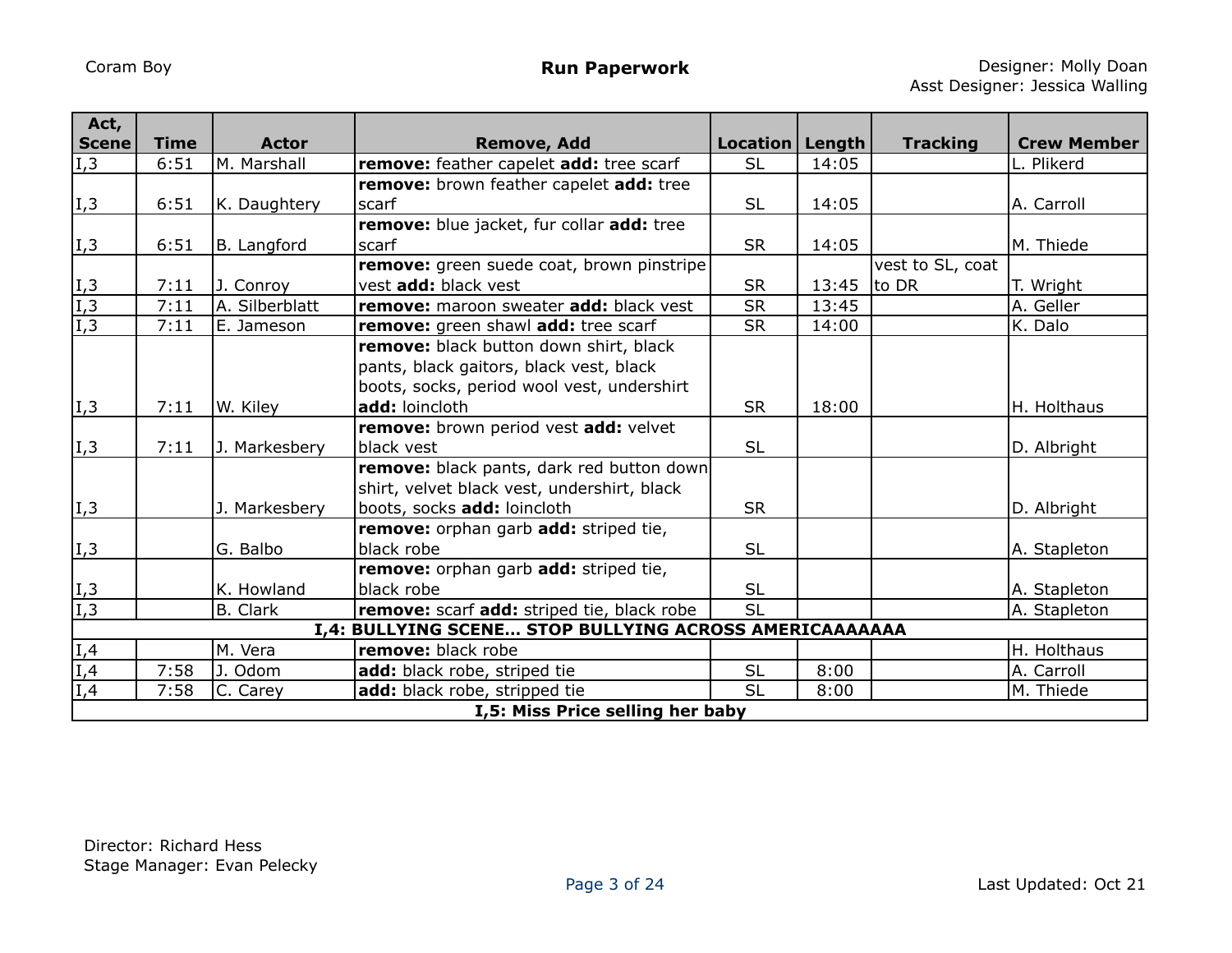| Act,                     |             |                |                                                          |                   |       |                 |                    |
|--------------------------|-------------|----------------|----------------------------------------------------------|-------------------|-------|-----------------|--------------------|
| <b>Scene</b>             | <b>Time</b> | <b>Actor</b>   | <b>Remove, Add</b>                                       | Location   Length |       | <b>Tracking</b> | <b>Crew Member</b> |
|                          |             |                | remove: white blouse, white camisole,                    |                   |       |                 |                    |
|                          |             |                | brown tweed skirt, brown leather flats, gray             |                   |       |                 |                    |
|                          |             |                | overcoat add: gray and gold bodice, black                |                   |       |                 |                    |
|                          |             |                | overskirt, heels, lace shawl, black and silver           |                   |       |                 |                    |
|                          |             |                | bracelet, triangular earrings, green ribbon              |                   |       |                 | S. Davenport/A.    |
| I, 5                     | 15:17       | S. Vargo       | choker, navy knit gloves                                 | <b>DR</b>         | 34:00 |                 | Stapleton          |
|                          |             |                | I,6: Thomas singing his "silly song"                     |                   |       |                 |                    |
|                          |             |                | add: gray wool double breasted coat, tree                |                   |       |                 |                    |
| $\overline{I,6}$         | 16:57       | M. Vera        | scarf                                                    | SR <sub>3</sub>   | 4:05  |                 | H. Holthaus        |
|                          |             | T. Olwin       | remove: black robe                                       | $\overline{SL}$   |       |                 | K. Dalo            |
|                          |             | J. Maddock     | remove: black robe                                       | SL                |       |                 | K. Dalo            |
|                          |             |                | I,7: BABY MURDERRR, oh and Meshak sees angels and seizes |                   |       |                 |                    |
|                          |             |                | remove: tree scarf add: white servant                    |                   |       |                 |                    |
| I,7                      | 25:06       | E. Jameson     | gloves                                                   | <b>SL</b>         | 5:00  |                 | K. Dalo            |
|                          |             |                | remove: tree scarf add: white servant                    |                   |       |                 |                    |
| I,7                      | 25:06       | M. Marshall    | gloves                                                   | <b>SL</b>         | 5:00  |                 | L. Plikerd         |
|                          |             |                | remove: gray wool double breasted coat,                  |                   |       |                 |                    |
| I,7                      | 25:06       | M. Vera        | tree scarf add: black robe                               | SR <sub>2</sub>   | :05   |                 | H. Holthaus        |
|                          |             |                | remove: tree scarf add: white servant                    |                   |       |                 |                    |
| I,7                      | 25:06       | B. Langford    | gloves                                                   | <b>SR</b>         | 1:25  |                 | M. Thiede          |
|                          |             |                | remove: tree scarf add: white servant                    |                   |       |                 |                    |
| $\vert I_{\ell} \rangle$ | 25:06       | K. Daughtery   | dloves                                                   | <b>SL</b>         | 1:25  |                 | A. Carroll         |
|                          |             |                | I,8: Choir singing, released for Easter                  |                   |       |                 |                    |
|                          |             |                | remove: loincloth add: black button down                 |                   |       |                 |                    |
|                          |             |                | shirt, black pants, black vest, black giators            |                   |       |                 |                    |
| I,8                      | 25:06       | W. Kiley       | black boots, socks, white servant gloves                 | <b>SR</b>         | 4:00  |                 | H. Holthaus        |
|                          |             |                | remove: loincloth add: black pants, dark                 |                   |       |                 |                    |
|                          |             |                | red button down shirt, black velvet vest,                |                   |       |                 |                    |
|                          |             |                | undershirt, black boots, socks, white                    |                   |       |                 |                    |
| I,8                      | 25:06       | J, Markesbery  | servant gloves                                           | <b>SL</b>         | 4:00  |                 | D. Albright        |
|                          |             |                | remove: black vest add: brown pinstripe                  |                   |       |                 |                    |
|                          | 25:11       | J. Conroy      | vest                                                     | <b>SL</b>         | 1:00  |                 | T. Wright          |
| $\frac{I, 8}{I, 8}$      | 25:11       | A. Silberblatt | remove: black vest add: brown cord vest                  | $\overline{SL}$   | 1:00  |                 | A. Geller          |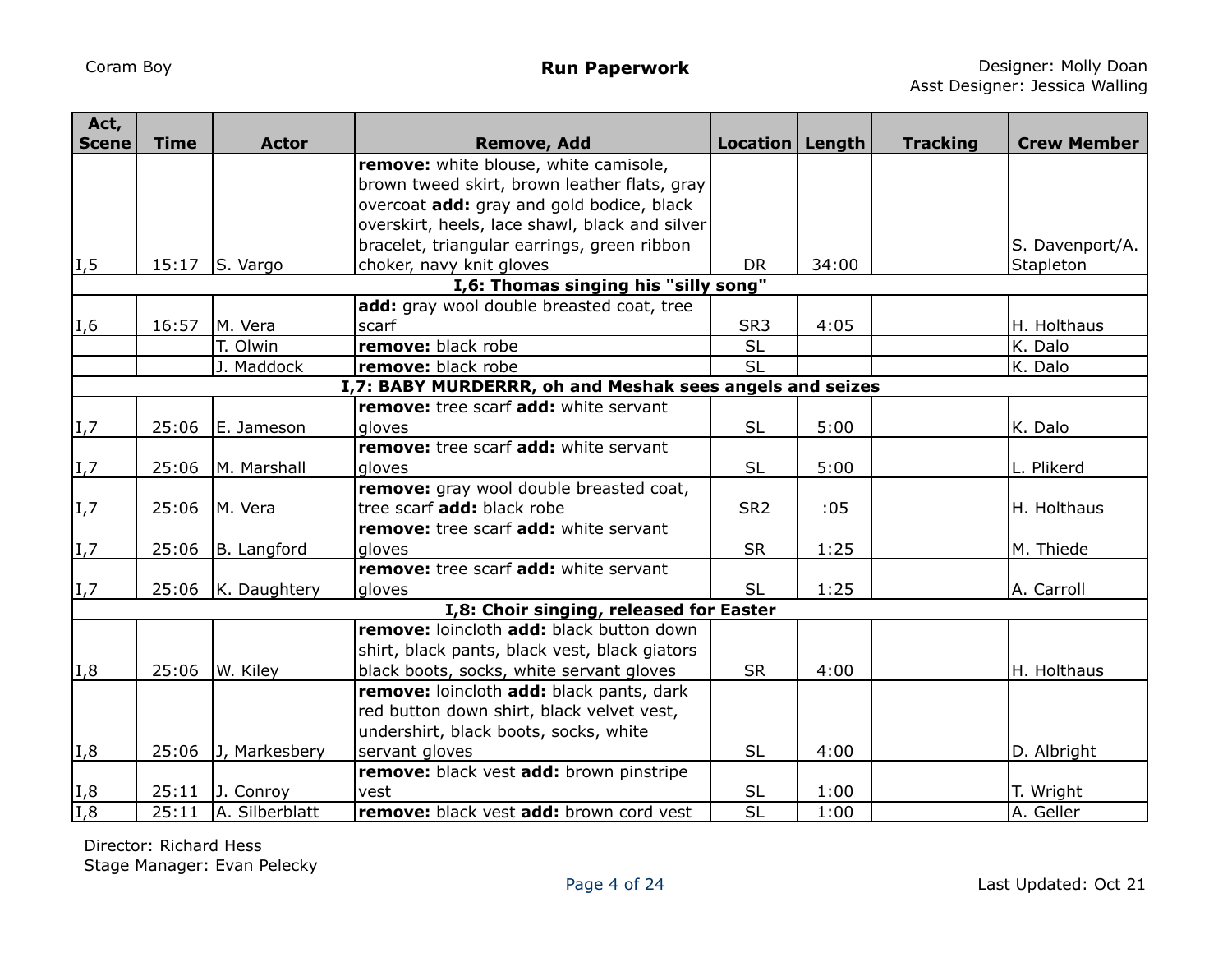| Act,<br><b>Scene</b> | <b>Time</b>                                                    | <b>Actor</b>            | <b>Remove, Add</b>                                                                                                                                                                              | Location   Length |       | <b>Tracking</b> | <b>Crew Member</b>           |  |  |  |  |
|----------------------|----------------------------------------------------------------|-------------------------|-------------------------------------------------------------------------------------------------------------------------------------------------------------------------------------------------|-------------------|-------|-----------------|------------------------------|--|--|--|--|
|                      |                                                                |                         | remove: black robe, stripped tie KEEP                                                                                                                                                           |                   |       |                 |                              |  |  |  |  |
| I,8                  | 26:00                                                          | J. Odom                 | <b>GRAY SWEATER ON AS RIVER</b>                                                                                                                                                                 | <b>SR</b>         | 6:30  |                 | L. Plikerd                   |  |  |  |  |
|                      |                                                                |                         | remove: black robe, stripped tie KEEP                                                                                                                                                           |                   |       |                 |                              |  |  |  |  |
| I,8                  | 26:00                                                          | C. Carey                | <b>GRAY SWEATER ON AS RIVER</b>                                                                                                                                                                 | <b>SL</b>         | 6:30  |                 | M. Thiede                    |  |  |  |  |
| I,8                  | 26:00                                                          | M. Vera                 | remove: black robe, white button down<br>shirt, black pleated skirt, gray sweater,<br>stripped tie add: navy sheer dress, gray<br>wool double breasted coat, tree scarf, navy<br>swirl earrings | <b>SR</b>         | 9:00  |                 | H. Holthaus                  |  |  |  |  |
|                      |                                                                |                         |                                                                                                                                                                                                 |                   |       |                 |                              |  |  |  |  |
| I,8                  | 26:00                                                          | Z. Crowley/ C.<br>Davis | remove: black cassock, gray vest, teaching<br>scarf, cravat, black shoes add: formal<br>period coat, formal vest, black boots                                                                   | <b>DR</b>         | 23:20 |                 | S. Davenport/A.<br>Stapleton |  |  |  |  |
|                      | I,9: Lady Ash and Claymore (the murdered baby's daddy) talking |                         |                                                                                                                                                                                                 |                   |       |                 |                              |  |  |  |  |
|                      |                                                                |                         | remove: black leather vest, black leather                                                                                                                                                       |                   |       |                 |                              |  |  |  |  |
| I, 9                 | 29:10                                                          | C. Nunley               | overcoat add: black jacquard vest, black<br>formal frock                                                                                                                                        | <b>DR</b>         | 20:00 |                 | S. Davenport/A.<br>Stapleton |  |  |  |  |
|                      |                                                                |                         | I,10: Family Reunion, Alexander comes home                                                                                                                                                      |                   |       |                 |                              |  |  |  |  |
|                      |                                                                |                         | remove: brown pinstripe vest add: white                                                                                                                                                         |                   |       | Brown vest to   |                              |  |  |  |  |
| 1,10                 | 29:30                                                          | J. Conroy               | servant gloves, black vest                                                                                                                                                                      | <b>SL</b>         | 7:00  | <b>SR</b>       | T. Wright                    |  |  |  |  |
| $ I,10\rangle$       | 31:47                                                          | W. Kiley                | remove: white servant gloves, black vest<br>add: period wool vest                                                                                                                               | <b>SL</b>         | :45   |                 | H. Holthaus                  |  |  |  |  |
|                      |                                                                |                         | remove: white servant gloves, velvet black                                                                                                                                                      |                   |       |                 |                              |  |  |  |  |
| $ I,10\rangle$       | 31:47                                                          | J. Markesbery           | vest add: brown period vest                                                                                                                                                                     | <b>SL</b>         | :45   |                 | D. Albright                  |  |  |  |  |
|                      |                                                                |                         | I,11: Waterside                                                                                                                                                                                 |                   |       |                 |                              |  |  |  |  |
| I,11                 | 33:16                                                          | J. Odom                 | add: black vest                                                                                                                                                                                 | <b>DR</b>         | 16:30 |                 | S. Davenport/A.<br>Stapleton |  |  |  |  |
|                      |                                                                |                         |                                                                                                                                                                                                 |                   |       |                 | S. Davenport/A.              |  |  |  |  |
| I,11                 | 33:16                                                          | C. Carey                | add: black vest                                                                                                                                                                                 | <b>DR</b>         | 16:30 |                 | Stapleton                    |  |  |  |  |
|                      |                                                                |                         | remove: period wool vest add: white                                                                                                                                                             |                   |       |                 |                              |  |  |  |  |
| I,11                 | 33:16                                                          | W. Kiley                | servant gloves, black vest                                                                                                                                                                      | <b>SL</b>         | 3:00  |                 | H. Holthaus                  |  |  |  |  |
|                      |                                                                |                         | remove: brown period vest add: white                                                                                                                                                            |                   |       |                 |                              |  |  |  |  |
| I,11                 | 33:16                                                          | J. Markesbery           | servant gloves, velvet black vest                                                                                                                                                               | <b>SR</b>         | 3:00  |                 | D. Albright                  |  |  |  |  |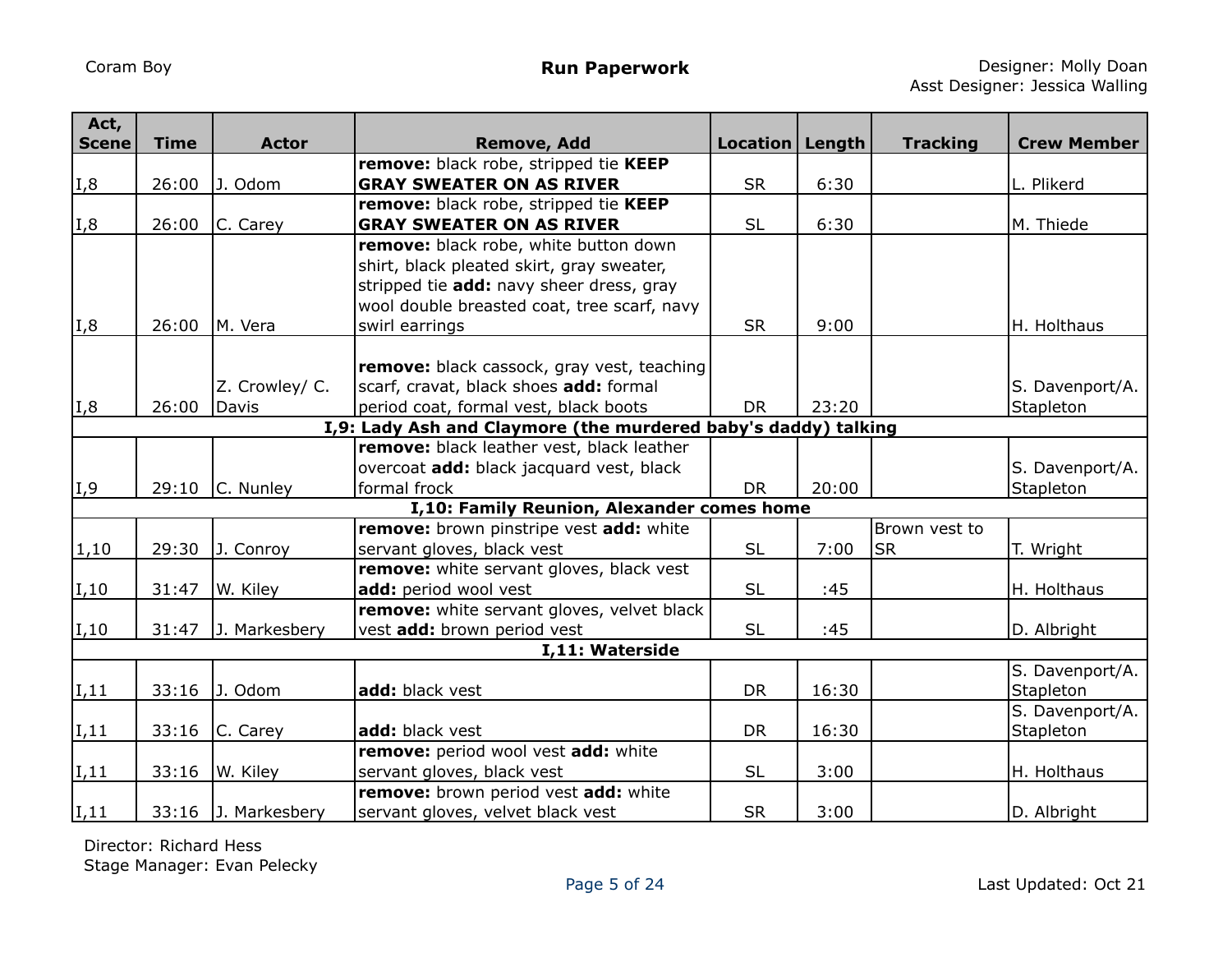| Act,<br><b>Scene</b> | <b>Time</b> | <b>Actor</b>        | <b>Remove, Add</b>                                                                                            | Location   Length |       | <b>Tracking</b> | <b>Crew Member</b> |
|----------------------|-------------|---------------------|---------------------------------------------------------------------------------------------------------------|-------------------|-------|-----------------|--------------------|
|                      |             |                     | remove: brown cord vest add: white                                                                            |                   |       |                 |                    |
| $\vert$ I,11         | 33:16       | A. Silberblatt      | servant gloves, black vest                                                                                    | <b>SL</b>         | 3:00  |                 | A. Geller          |
|                      |             |                     | I,12: Wealthy children singing                                                                                |                   |       |                 |                    |
|                      |             |                     | remove: gray sweater, striped tie add:                                                                        |                   |       |                 |                    |
| $\vert$ I,12         | 36:02       | T. Olwin            | green sweater                                                                                                 | <b>SL</b>         | :10   |                 | A. Carroll         |
|                      |             |                     | remove: gray sweater, stripped tie add:                                                                       |                   |       |                 |                    |
| $\vert$ I,12         | 36:02       | J. Maddock          | blue sweater                                                                                                  | <b>SL</b>         | :10   |                 | K. Dalo            |
|                      |             |                     | remove: gray wool double breasted coat,                                                                       |                   |       |                 | S. Davenport/A.    |
| $\vert$ I,12         | 36:08       | M. Vera             | tree scarf add: gray wool jacket                                                                              | <b>DR</b>         | 13:00 |                 | Stapleton          |
|                      |             |                     | I,13: Sir William comes home and puts an end to the party                                                     |                   |       |                 |                    |
|                      |             |                     | remove: light yellow pin tuck dress, slip,                                                                    |                   |       |                 |                    |
|                      |             |                     | silver and crystal drop earrings add: cream                                                                   |                   |       |                 |                    |
|                      |             |                     | tulle dress, flower print corset, pink                                                                        |                   |       |                 |                    |
|                      |             |                     | fingerless gloves, pearl metal posts, pearl                                                                   |                   |       |                 |                    |
| I,13                 | 40:45       | B. Breault          | and gold bracelet, drop pearl necklace                                                                        | <b>DR</b>         | 8:30  |                 | A. Geller          |
|                      |             |                     |                                                                                                               |                   |       |                 | S. Davenport/A.    |
| I, 13                |             | A. Caputo           | add: white cardigan                                                                                           | <b>DR</b>         |       |                 | Stapleton          |
|                      |             |                     | remove: blue velvet vest, blue jacket, red                                                                    |                   |       |                 | S. Davenport/A.    |
| $\vert$ I,13         |             | J. Clark            | tie add: green sweater                                                                                        | <b>DR</b>         |       |                 | Stapleton          |
|                      |             |                     | I,14: FIGHTCLUB aka Alexander and Daddy Ashbrook fight                                                        |                   |       |                 |                    |
|                      |             |                     | remove: brown pants, brown vest, dark                                                                         |                   |       |                 |                    |
|                      |             |                     | brown/orange velvet frock, full length                                                                        |                   |       |                 |                    |
|                      |             |                     | brown leather vest, brown boots, brown                                                                        |                   |       |                 |                    |
|                      |             |                     | leather gloves, maroon striped tie add:                                                                       |                   |       |                 |                    |
|                      |             |                     | black pants, red 18th cen waistcoat, red                                                                      |                   |       |                 |                    |
| I, 14                | 41:40       | G. Long             | 18th cen coat, black boots                                                                                    | <b>DR</b>         | 7:40  |                 | T. Wright          |
|                      |             |                     | remove: pink gathered dress, slip, pink                                                                       |                   |       |                 |                    |
|                      |             |                     | and gold clip on earrings add: pink period                                                                    |                   |       |                 |                    |
|                      |             |                     | bodice, tulle layered skirt, gold fingerless                                                                  |                   |       |                 |                    |
|                      |             |                     | gloves, pearl ring, 4 pearl bracelets, 3 pearl                                                                |                   |       |                 |                    |
| I, 14                |             | 42:44 $ H.$ Shangle | necklaces, pearl studs                                                                                        | <b>DR</b>         | 6:40  |                 | H. Holthaus        |
|                      |             |                     | I,15: Mrs. Milcote explains the advantages of being a gold-digger to her daughter even if its with her cousin |                   |       |                 |                    |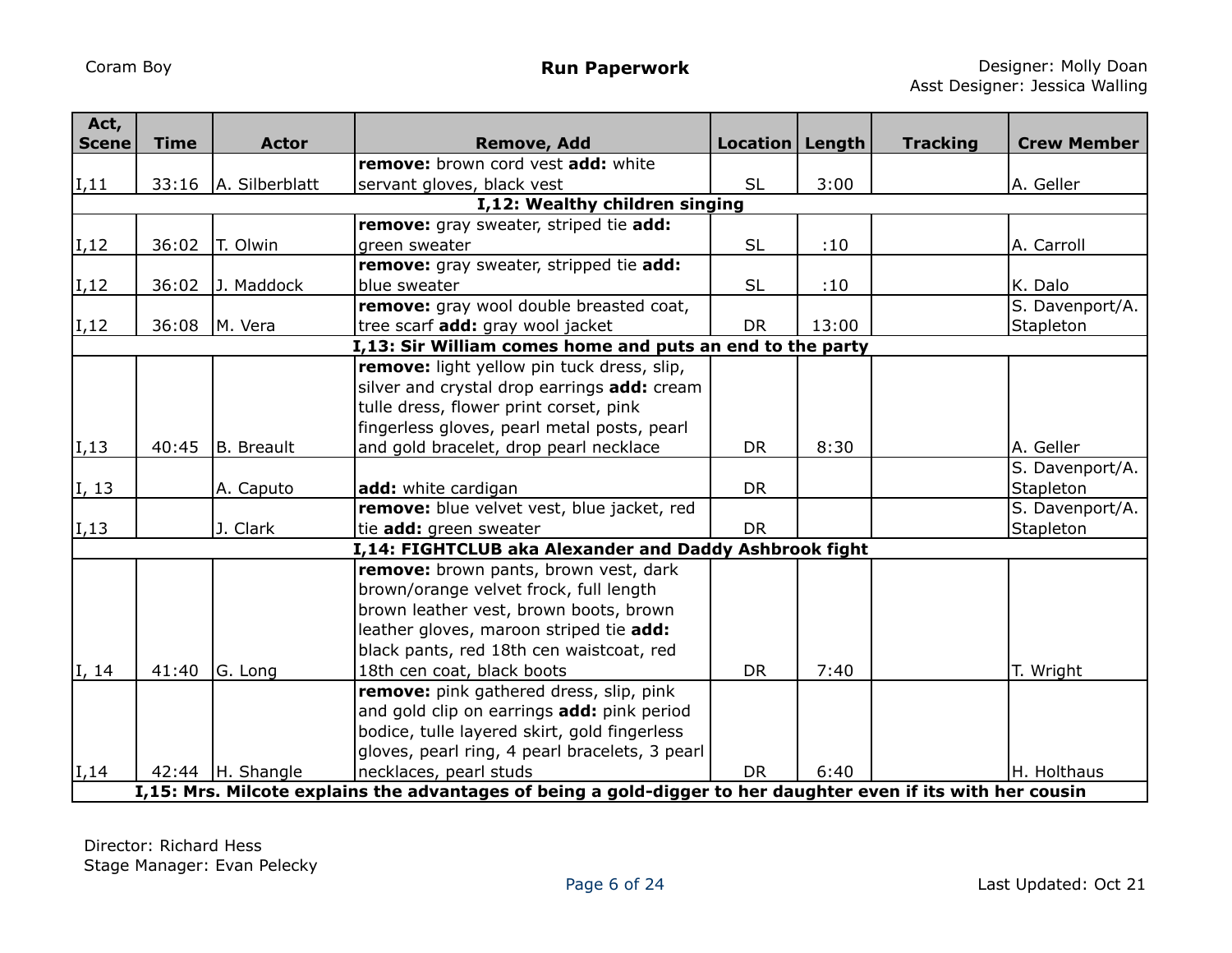| Act,<br><b>Scene</b> | <b>Time</b>                              | <b>Actor</b>      | <b>Remove, Add</b>                                                       | Location   Length |      | <b>Tracking</b> | <b>Crew Member</b> |  |  |  |
|----------------------|------------------------------------------|-------------------|--------------------------------------------------------------------------|-------------------|------|-----------------|--------------------|--|--|--|
|                      |                                          |                   | add: maroon cut-out capelet, black leather                               |                   |      |                 |                    |  |  |  |
| $\vert$ I,15         |                                          | <b>B.</b> Bradley | gloves                                                                   | <b>SR</b>         |      |                 | A. Carroll         |  |  |  |
|                      |                                          |                   | remove: royal blue dress, royal blue bolero                              |                   |      |                 |                    |  |  |  |
|                      |                                          |                   | add: brown lace dress, tan sweater, orange                               |                   |      |                 |                    |  |  |  |
| $\vert$ I,15         | 43:54                                    | M. Massa          | rhinestone earrings                                                      | <b>DR</b>         | 5:25 |                 | A. Carroll         |  |  |  |
|                      | I,16: Thomas and Alexander devise a plot |                   |                                                                          |                   |      |                 |                    |  |  |  |
|                      |                                          |                   | remove: blue sheer dress, slip add: blue                                 |                   |      |                 |                    |  |  |  |
|                      |                                          |                   | tulle dress, green brocade bodice, beige                                 |                   |      |                 |                    |  |  |  |
|                      |                                          |                   | fingerless gloves, small silver bracelet,                                |                   |      |                 |                    |  |  |  |
|                      |                                          |                   | small crystal studs, diamond silver necklace                             |                   |      |                 |                    |  |  |  |
| $\vert$ I,16         | 45:09                                    | C. Schuttera      | <b>NO SHAWL</b>                                                          | <b>SL</b>         | 3:35 | Mini Scene      | M. Thiede          |  |  |  |
|                      |                                          |                   | remove: green sweater add: gold vest,                                    | <b>DR</b>         |      |                 |                    |  |  |  |
| $\vert$ I,16         | 45:09                                    | T. Olwin          | light green velvet frock coat<br>remove: blue sweater, white button down |                   | 4:30 |                 | A. Geller          |  |  |  |
|                      |                                          |                   | shirt add: shiny blue frock coat, purple                                 |                   |      |                 |                    |  |  |  |
| $\vert$ I,16         | 45:09                                    | J. Maddock        | shirt, purple vest, gray bowtie                                          | <b>DR</b>         | 4:10 |                 | L. Plikerd         |  |  |  |
|                      |                                          |                   | remove: white servant gloves, black velvet                               |                   |      |                 |                    |  |  |  |
|                      |                                          |                   | vest add: dark green velvet frock,                                       |                   |      |                 |                    |  |  |  |
| I, 16                | 45:09                                    | J. Markesbery     | green/gold satin vest (collar flips up)                                  | <b>SL</b>         | 4:10 |                 | D. Albright        |  |  |  |
|                      |                                          |                   |                                                                          |                   |      |                 |                    |  |  |  |
|                      |                                          |                   | remove: black dress, white servant gloves,                               |                   |      |                 |                    |  |  |  |
|                      |                                          |                   | snakeskin gold posts add: purple bodice,                                 |                   |      |                 |                    |  |  |  |
|                      |                                          |                   | purple/stripped overcoat, tulle petticoat,                               |                   |      |                 |                    |  |  |  |
|                      |                                          |                   | silver bracelet, crackle gold bangle, silver                             |                   |      |                 |                    |  |  |  |
|                      |                                          |                   | rhinestone bangle, silver necklace, long                                 |                   |      |                 |                    |  |  |  |
| I, 16                | 45:09                                    | E. Jameson        | chain necklace, silver and chain metal posts                             | <b>SL</b>         | 4:10 |                 | K. Dalo            |  |  |  |
|                      |                                          |                   | I,17: Otis and Lynch get ready to get it on                              |                   |      |                 |                    |  |  |  |
|                      |                                          |                   | I,18: Otis and Lynch get it on                                           |                   |      |                 |                    |  |  |  |
|                      |                                          |                   | remove: maroon capelet, black leather                                    |                   |      |                 |                    |  |  |  |
| I,18                 |                                          | B. Bradley        | gloves                                                                   | <b>SR</b>         |      |                 | A. Carroll         |  |  |  |
|                      |                                          |                   | I,19: Meshak continues to see angels                                     |                   |      |                 |                    |  |  |  |
|                      |                                          |                   | <b>I,20: BALLROOM SCENE</b>                                              |                   |      |                 |                    |  |  |  |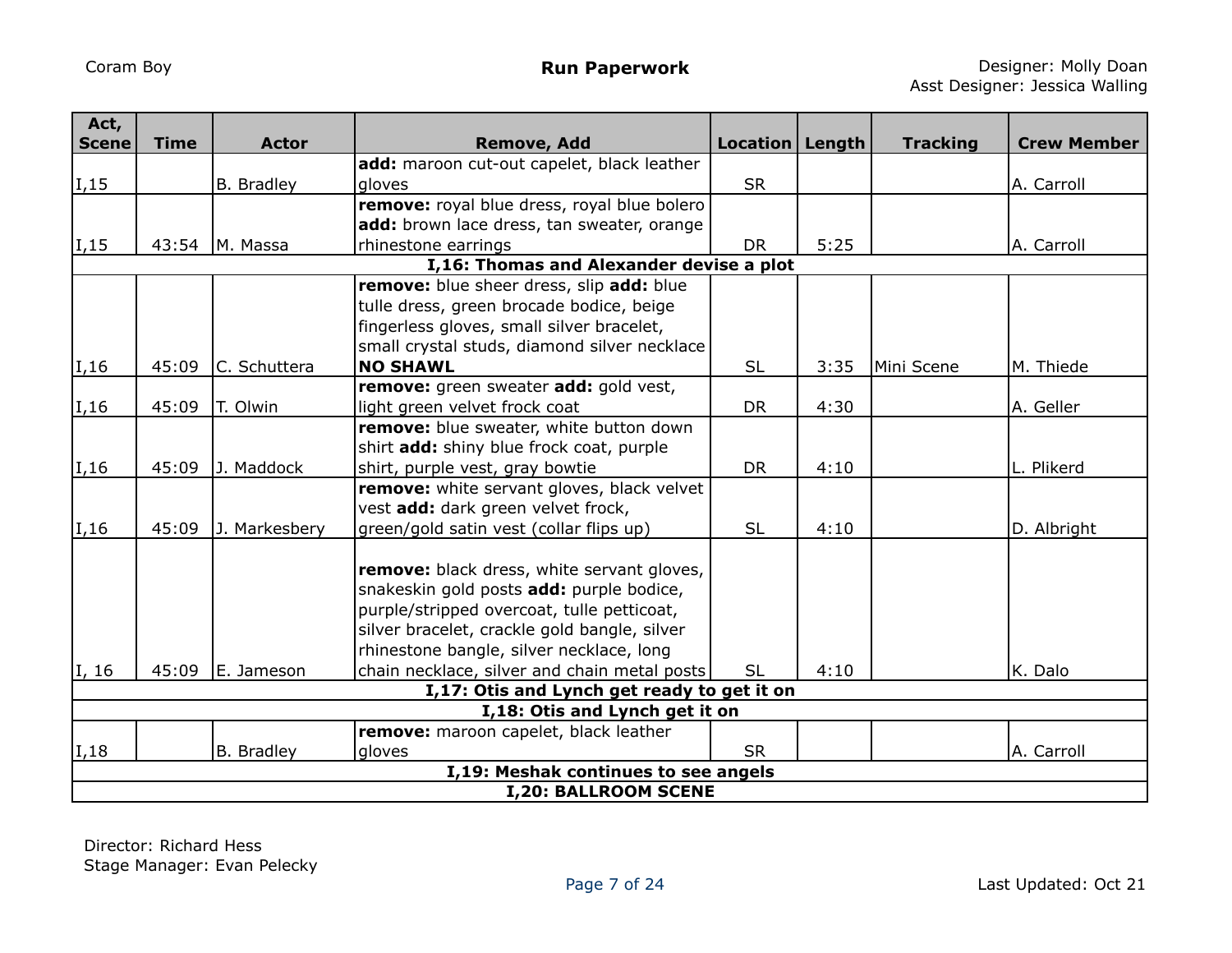| Act,<br><b>Scene</b> | <b>Time</b> | <b>Actor</b>          | <b>Remove, Add</b>                                                                                                                                                                                                                                                                  | Location   Length |       | <b>Tracking</b> | <b>Crew Member</b>           |
|----------------------|-------------|-----------------------|-------------------------------------------------------------------------------------------------------------------------------------------------------------------------------------------------------------------------------------------------------------------------------------|-------------------|-------|-----------------|------------------------------|
|                      |             |                       | remove: white servant gloves, black vest                                                                                                                                                                                                                                            |                   |       | gloves and vest |                              |
| $\vert$ I,20         | 56:00       | J. Conroy             | add: brown pinstripe vest                                                                                                                                                                                                                                                           | <b>SR</b>         | fast? | to SL           | T. Wright                    |
|                      |             |                       | remove: white servant gloves, black vest                                                                                                                                                                                                                                            |                   |       |                 |                              |
| $\vert$ I,20         | 56:00       | A. Silberblatt        | add: brown cord vest                                                                                                                                                                                                                                                                | <b>SR</b>         | fast? |                 | A. Geller                    |
|                      |             |                       | remove: gray wool jacket add: gray wool                                                                                                                                                                                                                                             |                   |       |                 |                              |
| $ I,20\rangle$       | 58:33       | M. Vera               | double breasted coat, tree scarf                                                                                                                                                                                                                                                    | <b>SR</b>         | 4:30  |                 | H. Holthaus                  |
| $\vert$ I,20         | 58:33       | J. Odom               | remove: black vest add: gray sweater                                                                                                                                                                                                                                                | SR                | 3:00  |                 | L. Plikerd                   |
| 1,20                 | 58:33       | C. Carey              | remove: black vest add: gray sweater                                                                                                                                                                                                                                                | <b>SR</b>         | 3:00  |                 | L. Plikerd                   |
| $\vert$ I,20         | 58:33       | S. Vargo              | remove: gray and gold bodice, black<br>overskirt, black stripped petticoat, lace<br>shawl, heels, black and silver bracelet,<br>triangular earrings, green ribbon choker,<br>navy knit gloves add: white blouse, brown<br>tweed skirt, brown leather flats, gray<br>overskirt       | <b>DR</b>         | 22:00 |                 | S. Davenport/A.<br>Stapleton |
|                      |             |                       | remove: tan sweater, brown lace dress,                                                                                                                                                                                                                                              |                   |       |                 |                              |
| $\vert$ I,20         | 58:33       | M. Massa              | orange rhinestone earrings add: blue tweed<br>suit jacket, blue tweed skirt, blouse                                                                                                                                                                                                 | <b>DR</b>         | 9:00  |                 | A. Carroll                   |
| $\vert$ I,20         | 58:33       | C. Nunley             | remove: black jacquard vest, black formal<br>frock add: black leather vest, black leather<br>overcoat                                                                                                                                                                               | <b>DR</b>         | 21:00 |                 | S. Davenport/A.<br>Stapleton |
| $\vert$ I,20         | 58:33       | Z.<br>Crowley/C.Davis | remove: formal frock coat, formal satin<br>vest, dress boots add: gray vest, black<br>cassock, black oxfords                                                                                                                                                                        | <b>DR</b>         | 22:00 |                 | S. Davenport/A.<br>Stapleton |
| $ I,20\rangle$       | 58:33       | E. Jameson            | remove: purple bodice, purple/stripped<br>overcoat, tulle petticoat, silver bracelet,<br>crackle gold bangle, silver rhinestone<br>bangle, silver necklace, long chain<br>necklace, silver and chain metal posts add:<br>black dress, white servant gloves,<br>snakeskin gold posts | <b>SL</b>         | 4:30  | run to SR       | K. Dalo                      |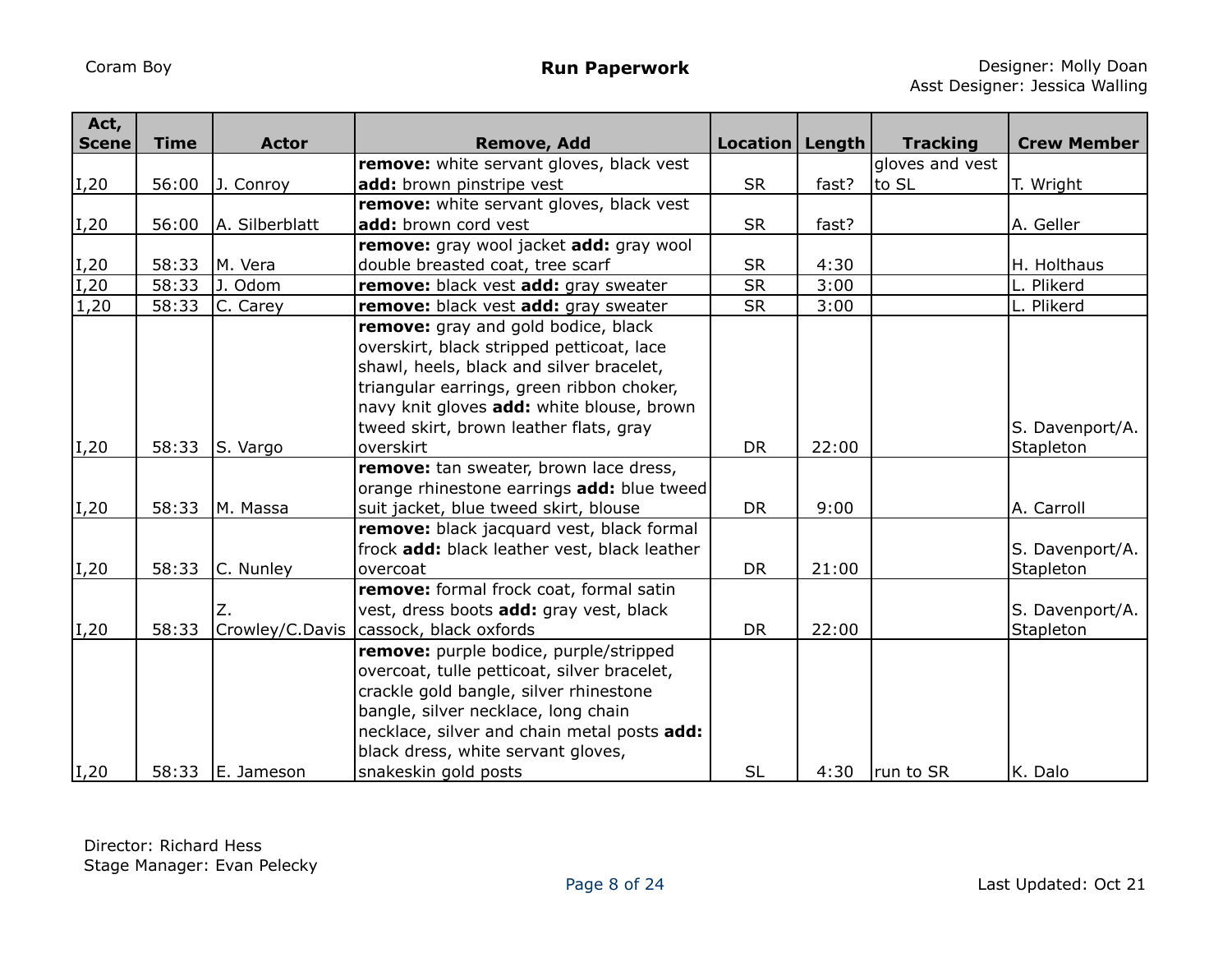| Act,<br><b>Scene</b> | <b>Time</b> | <b>Actor</b>           |                                                        | Location   Length |            |                            | <b>Crew Member</b> |
|----------------------|-------------|------------------------|--------------------------------------------------------|-------------------|------------|----------------------------|--------------------|
|                      |             |                        | <b>Remove, Add</b><br>remove: dark green velvet frock, |                   |            | <b>Tracking</b>            |                    |
|                      |             |                        | green/gold satin vest add: white servant               |                   |            |                            |                    |
| I,20                 | 58:33       | J. Markesbery          | gloves, black velvet vest                              | <b>SL</b>         | 7:30       |                            | D. Albright        |
|                      |             |                        | remove: shiny blue frock coat, purple shirt,           |                   |            |                            |                    |
|                      |             |                        | purple vest, purple stripped bowtie add:               |                   |            |                            |                    |
|                      |             |                        |                                                        |                   |            |                            |                    |
|                      |             |                        | blue patterned pants, blue patterned coats,            |                   |            |                            |                    |
|                      |             |                        | window pane shirt, gray hoodie, purple                 |                   | 23:30      |                            |                    |
| I,20                 | 58:33       | J.Maddock              | patterned vest                                         | <b>DR</b>         | <b>INT</b> |                            |                    |
|                      |             |                        |                                                        |                   |            |                            |                    |
| I,20                 |             | C. Schuttera           | add: shawl                                             | <b>SL</b>         |            | before waterside M. Thiede |                    |
|                      |             |                        | <b>I,21: NO MORE MUSIC EVERRRR</b>                     |                   |            |                            |                    |
|                      |             |                        | remove: brown pinstripe vest add: white                |                   |            |                            |                    |
| I,21                 | 58:33       | J. Conroy              | servant gloves, black vest                             | <b>SL</b>         | 1:30       |                            | T. Wright          |
|                      |             |                        | remove: brown cord vest add: white                     |                   |            |                            |                    |
| I, 21                | 58:33       | A. Silberblatt         | servant gloves, black vest                             | <b>SR</b>         | 1:30       |                            | A. Geller          |
|                      |             |                        | remove: pink period bodice, tulle layered              |                   |            |                            |                    |
|                      |             |                        | skirt, accessories, gold fingerless gloves,            |                   |            |                            |                    |
|                      |             |                        | pearl ring, 4 pearl bracelets, 3 pearl                 |                   |            |                            |                    |
|                      |             |                        | necklaces, pearl studs add: pink wrap                  |                   |            |                            |                    |
|                      |             |                        | dress, slip, pink and gold clip on earrings,           |                   |            |                            |                    |
| I,21                 |             | $1:00:09$  H. Shangle  | cream cardigan                                         | <b>DR</b>         | 7:00       |                            | H. Holthaus        |
|                      |             |                        | remove: cream tulle dress, flower print                |                   |            |                            |                    |
|                      |             |                        | corset, pink fingerless gloves, pearl metal            |                   |            |                            |                    |
|                      |             |                        | posts, pearl and gold bracelet, drop pearl             |                   |            |                            |                    |
|                      |             |                        | necklace add: blue polka dot dress, slip,              |                   |            |                            |                    |
| I,21                 |             | $1:00:09$ B. Breault   | silver and crystal drop earrings                       | <b>DR</b>         | 7:15       |                            | A. Geller          |
|                      |             |                        | remove: black pants, red 18th cen                      |                   |            |                            |                    |
|                      |             |                        | waistcoat, red 18th cen coat, black boots,             |                   |            |                            |                    |
|                      |             |                        | black leather gloves add: brown pants,                 |                   |            |                            |                    |
|                      |             |                        | brown vest, brown boots, gray herringbone              |                   |            |                            |                    |
| I, 21                |             | $1:00:09$ G. Long      | jacket, maroon stripped tie                            | <b>DR</b>         | 6:45       |                            | T. Wright          |
|                      |             |                        | remove: white servant gloves add: tree                 |                   |            |                            |                    |
| I,21                 |             | $1:01:00$ K. Daughtery | scarf                                                  | <b>SR</b>         | 2:00       |                            | A. Carroll         |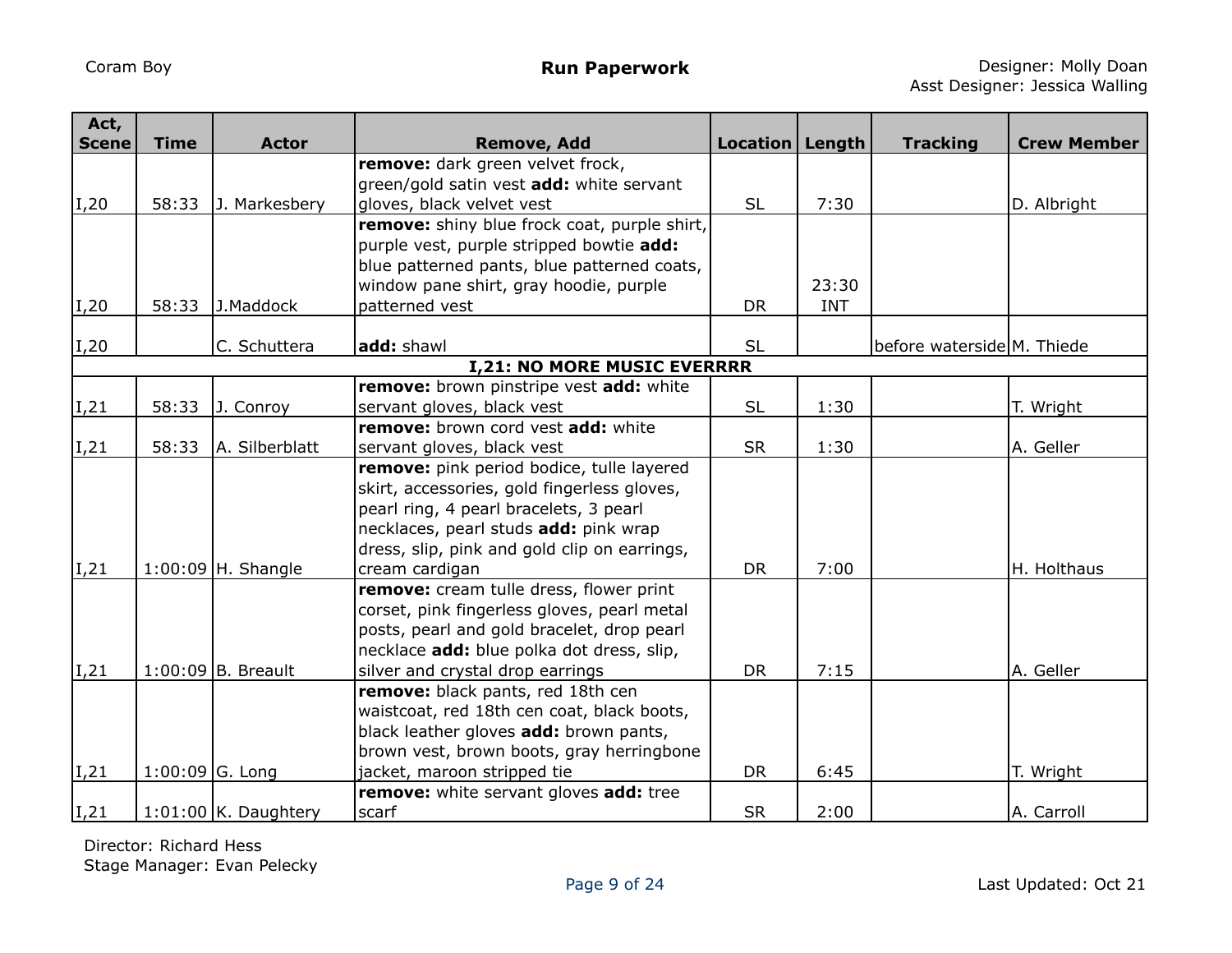| Act,         |                  |                          |                                                                                                             |                   |       |                 |                    |  |  |  |
|--------------|------------------|--------------------------|-------------------------------------------------------------------------------------------------------------|-------------------|-------|-----------------|--------------------|--|--|--|
| <b>Scene</b> | <b>Time</b>      | <b>Actor</b>             | <b>Remove, Add</b><br>add: maroon cut-out capelet, leather                                                  | Location   Length |       | <b>Tracking</b> | <b>Crew Member</b> |  |  |  |
| I, 21        |                  | B. Bradley               | gloves                                                                                                      | <b>SR</b>         |       |                 | A. Carroll         |  |  |  |
|              |                  |                          | I,22: Inside Alexander's head                                                                               |                   |       |                 |                    |  |  |  |
|              |                  |                          | remove: white servant gloves add: tree                                                                      |                   |       |                 |                    |  |  |  |
| I,22         |                  | $1:01:00$ E. Jameson     | scarf                                                                                                       | <b>SR</b>         | 2:00  |                 | L. Plikerd         |  |  |  |
|              |                  |                          | remove: white servant gloves add: tree                                                                      |                   |       |                 |                    |  |  |  |
| I,22         |                  | $1:01:00$ M. Marshall    | <b>scarf</b>                                                                                                | <b>SR</b>         | 2:00  |                 | L. Plikerd         |  |  |  |
|              |                  |                          | remove: white servant gloves add: tree                                                                      |                   |       |                 |                    |  |  |  |
| I,22         |                  | $1:01:00$ B. Langford    | scarf                                                                                                       | <b>SR</b>         | 2:00  |                 | L. Plikerd         |  |  |  |
|              | I,23: Sexytime   |                          |                                                                                                             |                   |       |                 |                    |  |  |  |
|              |                  |                          | remove: gold vest, light green velvet frock                                                                 |                   |       |                 |                    |  |  |  |
| $\vert$ I,23 |                  | 1:03:49 T. Olwin         | coat add: green sweater                                                                                     | <b>DR</b>         | 8:00  |                 | A. Geller          |  |  |  |
|              |                  |                          | remove: blue tulle dress, green brocade                                                                     |                   |       |                 |                    |  |  |  |
|              |                  |                          | bodice, fingerless gloves, shawl, small silver                                                              |                   |       |                 |                    |  |  |  |
|              |                  |                          | bracelet, small crystal studs, diamond silver                                                               |                   |       |                 |                    |  |  |  |
|              |                  |                          | necklace add: green collared dress, slip,                                                                   |                   |       |                 |                    |  |  |  |
| I, 23        |                  | $1:03:49$ C. Schuttera   | gray cardigan                                                                                               | <b>SL</b>         | 3:30  |                 | M. Thiede          |  |  |  |
|              |                  |                          | I,24: Otis and Lynch almost have sexytime                                                                   |                   |       |                 |                    |  |  |  |
| I, 24        |                  | <b>B.</b> Bradley        | remove: maroon capelet, leather gloves                                                                      | <b>SR</b>         |       |                 | A. Carroll         |  |  |  |
|              |                  |                          | remove: tree scarf add: white servant                                                                       |                   |       |                 |                    |  |  |  |
| I, 24        |                  | K. Daughtery             | dloves                                                                                                      | <b>SR</b>         |       |                 | A. Carroll         |  |  |  |
| I, 24        |                  | $1:06:32$ M. Marshall    | remove: tree scarf add: red coat                                                                            | $\overline{SL}$   | 14:10 |                 | L. Plikerd         |  |  |  |
|              |                  |                          | 1,25-1,28: Alexander loses all music, he goes missing, he is written out of the family, he no longer exists |                   |       |                 |                    |  |  |  |
|              |                  |                          | remove: green collared dress, gray                                                                          |                   |       |                 |                    |  |  |  |
|              |                  |                          | cardigan, black flats add: muslin                                                                           |                   |       |                 | M. Thiede/L.       |  |  |  |
| I,28         |                  | 1:10:24 $C.$ Schuttera   | nightgown, robe, preg belly                                                                                 | <b>SL</b>         | :45   |                 | Plikerd            |  |  |  |
| I, 28        |                  | $1:10:32$ W. Kiley       | remove: white servant gloves                                                                                | $\overline{SL}$   | :45   |                 | H. Holthaus        |  |  |  |
| I,28         |                  | $1:10:32$ J. Markesbery  | remove: white servant gloves                                                                                | SL <sub>1</sub>   | :45   |                 | D. Albright        |  |  |  |
| I, 28        |                  | $1:10:32$ J. Conroy      | remove: white servant gloves                                                                                | <b>SL</b>         | :45   |                 | T. Wright          |  |  |  |
|              |                  |                          | remove: white servant gloves, black vest                                                                    |                   |       |                 |                    |  |  |  |
| $\vert$ I,28 |                  | $1:10:32$ A. Silberblatt | add: brown cord vest                                                                                        | <b>SL</b>         | :45   |                 | A. Geller          |  |  |  |
|              |                  |                          | I,29: Melissa dream with the creepy hands in the floor                                                      |                   |       |                 |                    |  |  |  |
| I,29         | 1:12:09 W. Kiley |                          | remove: black vest add: period wool vest                                                                    | <b>SL</b>         | 6:10  |                 | H. Holthaus        |  |  |  |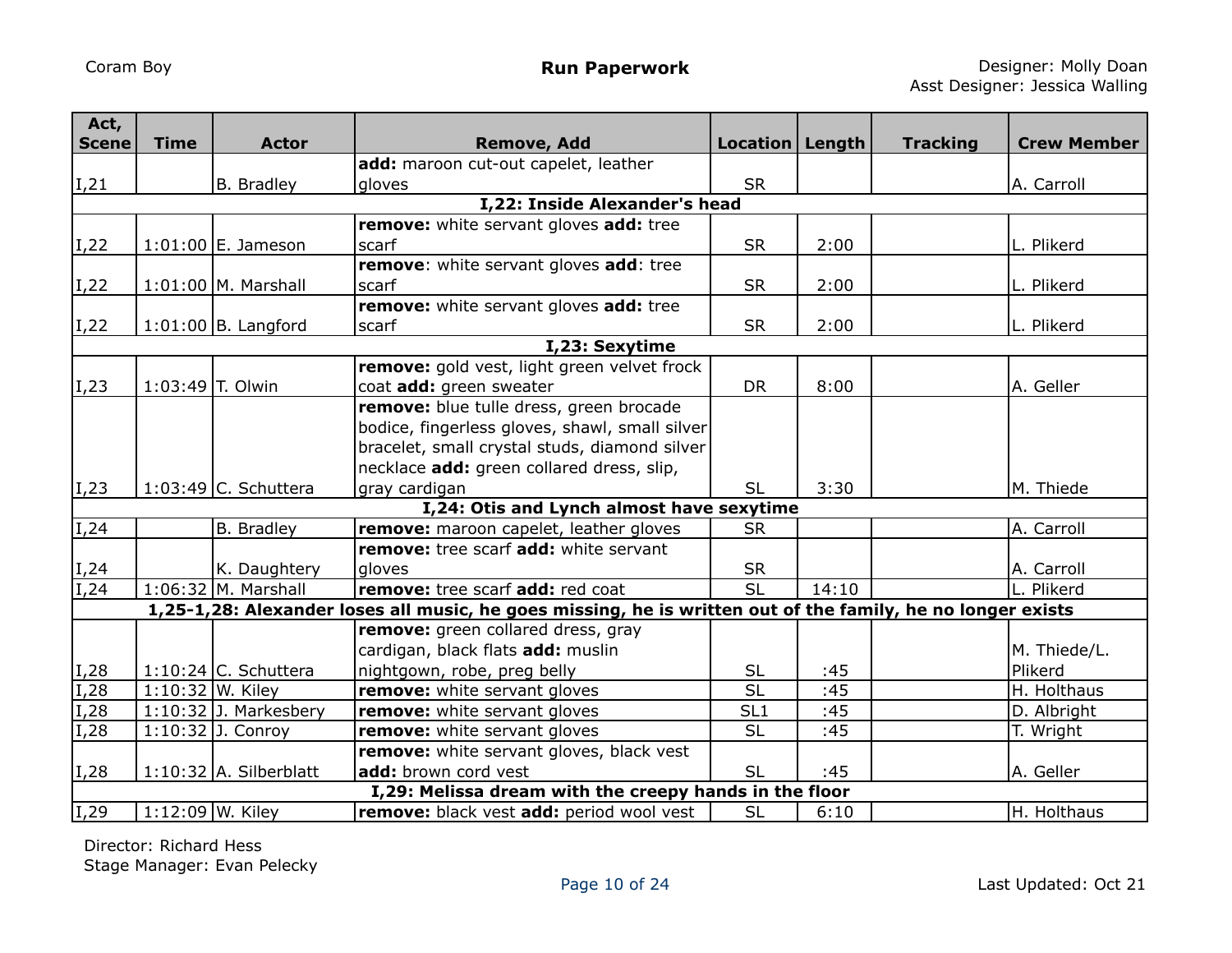| Act,<br><b>Scene</b> | <b>Time</b>        | <b>Actor</b>             | <b>Remove, Add</b>                            | Location   Length |       | <b>Tracking</b> | <b>Crew Member</b> |
|----------------------|--------------------|--------------------------|-----------------------------------------------|-------------------|-------|-----------------|--------------------|
|                      |                    |                          | remove: velvet black vest add: brown          |                   |       |                 |                    |
| I <sub>1</sub> 29    |                    | $1:12:09$ J. Markesbery  | period vest                                   | <b>SL</b>         | 6:10  |                 | D. Albright        |
| I, 29                |                    | $1:12:09$ A. Silberblatt | remove: black vest add: brown cord vest       | $\overline{SL}$   | 6:10  |                 | A. Geller          |
|                      |                    |                          | remove: green sweater add: gray               |                   |       |                 |                    |
|                      |                    |                          | patterned tie, green sweater vest, black      |                   |       |                 |                    |
| $\vert$ I,29         | $1:12:09$ T. Olwin |                          | suit coat                                     | <b>DR</b>         | 10:00 |                 |                    |
|                      |                    |                          | 1,30-1,31: BABY BIRTH                         |                   |       |                 |                    |
|                      |                    |                          | add: maroon cut-out capelet, black leather    |                   |       |                 |                    |
| I,31                 |                    | B. Bradley               | gloves                                        | <b>SR</b>         |       |                 | A. Carroll         |
|                      |                    |                          | remove: period wool vest add: black vest,     |                   |       |                 |                    |
|                      |                    | W. Kiley                 | white servant gloves                          |                   |       |                 | H. Holthaus        |
|                      |                    |                          | remove: black vest, white servant gloves      |                   |       |                 |                    |
|                      |                    | W. Kiley                 | add: period wool vest                         |                   |       |                 | H. Holthaus        |
|                      |                    |                          | remove: pregnancy belly, muslin               |                   |       |                 |                    |
|                      |                    |                          | nightgown, robe add: teal blue skirt, slate   |                   |       |                 |                    |
| I,31                 |                    | $1:17:00$ C. Schuttera   | blue quilted jacket, flower blouse            | <b>DR</b>         | 3:28  |                 | M. Thiede          |
|                      |                    |                          | remove: white servant gloves add: tree        |                   |       |                 |                    |
| I,31                 |                    | K. Daughtery             | scarf                                         | <b>SR</b>         |       |                 | A. Carroll         |
|                      |                    |                          | I,32: Kids playing with baby sculls           |                   |       |                 |                    |
| $\overline{I,32}$    | 1:18:40 W. Kiley   |                          | remove: period wool vest add: black vest      | <b>SL</b>         | :40   |                 | H. Holthaus        |
|                      |                    |                          |                                               |                   |       | This is when he |                    |
|                      |                    |                          | remove: brown period vest add: velvet         |                   |       | is digging up   |                    |
| $\vert$ I,32         |                    | $1:18:40$ J. Markesbery  | black vest                                    | <b>SL</b>         | :40   | babies          | D. Albright        |
| I,32                 |                    | $1:18:40$ A. Silberblatt | remove: brown cord vest add: black vest       | <b>SL</b>         | :40   |                 | A. Geller          |
| $\overline{I}$ , 32  | $1:19:22$ M. Vera  |                          | remove: tree scarf                            |                   | 1:00  |                 | H. Holthaus        |
|                      |                    |                          | remove: tree scarf add: blue coat, fur        |                   |       |                 |                    |
| I,32                 |                    | $1:19:22$ B. Langford    | collar                                        |                   | 1:00  |                 | M. Thiede          |
|                      |                    |                          | remove: tree scarf add: multi-colored         |                   |       |                 |                    |
| I,32                 |                    | 1:19:22 $K.$ Daughtery   | period jacket                                 | <b>SL</b>         | 1:00  |                 | A. Carroll         |
| I,32                 |                    | 1:19:22 E. Jameson       | remove: tree scarf add: shawl                 |                   |       |                 | K. Dalo            |
|                      |                    |                          | I,33: Unearthing of dead babies in the ground |                   |       |                 |                    |
|                      |                    |                          | I,34: Hanging                                 |                   |       |                 |                    |
| $\overline{I,34}$    | 1:19:43 W. Kiley   |                          | add: cut out leather vest                     | SR <sub>1</sub>   | :05   |                 | H. Holthaus        |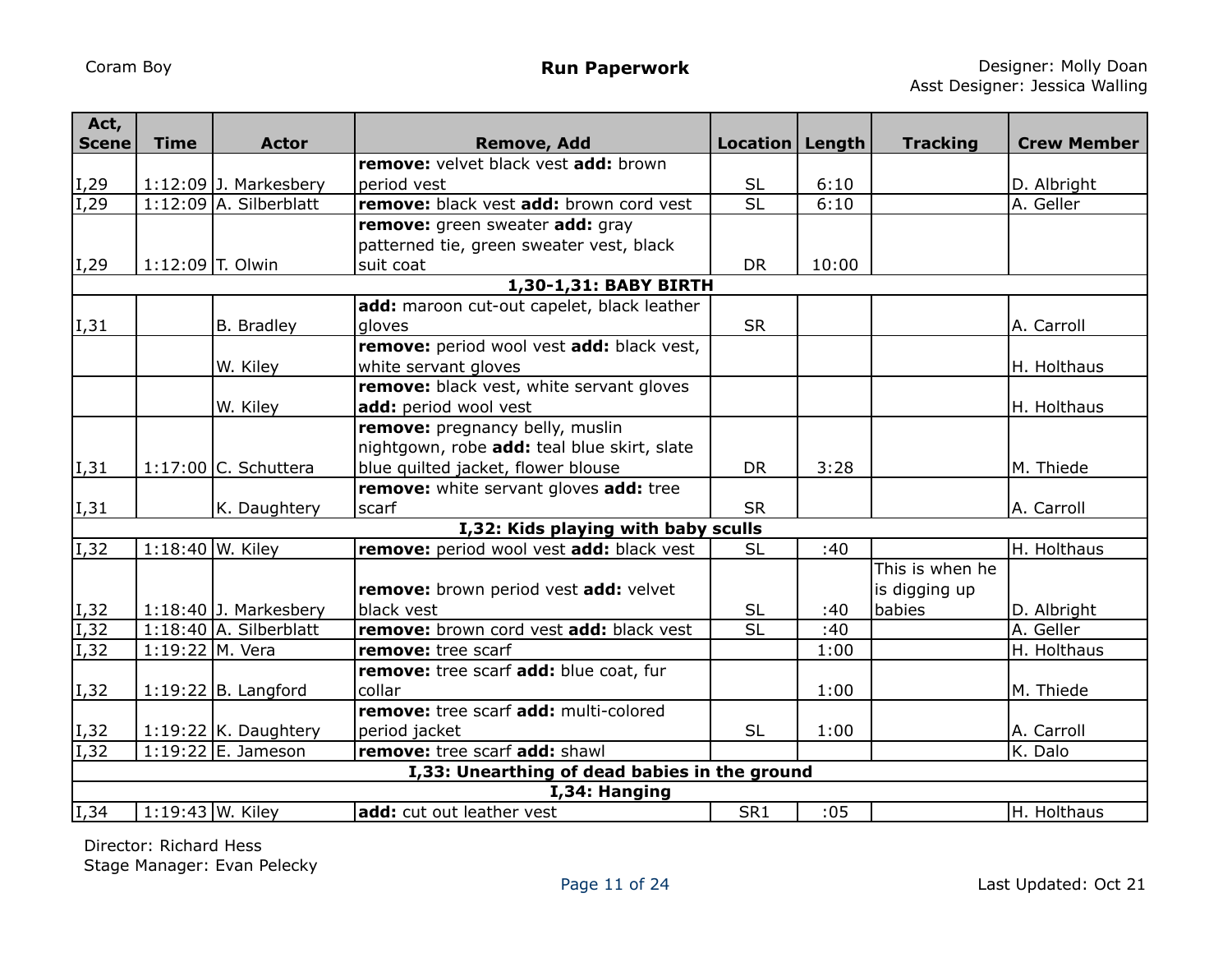| Act,         |             |                              |                                              |                   |       |                 |                    |
|--------------|-------------|------------------------------|----------------------------------------------|-------------------|-------|-----------------|--------------------|
| <b>Scene</b> | <b>Time</b> | <b>Actor</b>                 | <b>Remove, Add</b>                           | Location   Length |       | <b>Tracking</b> | <b>Crew Member</b> |
| $\vert$ I,34 |             | $1:19:43$ J. Markesbery      | add: purple distressed coat                  | SR1               | :05   | hanging Otis    | D. Albright        |
|              |             |                              | remove: black vest add: green suede          |                   |       |                 |                    |
| 1,34         |             | 1:19:43 J. Conroy            | period vest                                  | SL vom            | :05   | hanging Otis    | T. Wright          |
| I, 34        |             | $1:19:43$ A. Silberblatt     | add: brown vest over black vest              | SR vom            | :05   |                 | A. Geller          |
|              |             |                              | <b>INTERMISSION</b>                          |                   |       |                 |                    |
|              |             |                              | remove: brown henly, cut-off brown pants,    |                   |       |                 |                    |
|              |             |                              | brown bomber jacket, distressed brown        |                   |       |                 |                    |
|              |             |                              | boots add: clean white henley, khaki pants,  |                   |       |                 |                    |
| Int.         |             | W. Brown<br>$\overline{Z}$ . | light shoes, white suspenders                | <b>DR</b>         | 15:00 |                 |                    |
|              |             |                              | remove: black cassock, gray vest add:        |                   |       |                 |                    |
| Int.         |             | Crowley/C.Davis              | black vest                                   | <b>DR</b>         | 15:00 |                 |                    |
|              |             |                              | remove: blue plaid pants, gray button        |                   |       |                 |                    |
|              |             |                              | down shirt, red leather vest, fingerless     |                   |       |                 |                    |
|              |             |                              | black gloves, leather trench, knee high lace |                   |       |                 |                    |
|              |             |                              | up boots, rings add: white coat, white       |                   |       |                 |                    |
|              |             |                              | pants, white button up shirt, white vest,    |                   |       |                 |                    |
| Int.         |             | C. Hayden                    | thin red tie, gray heeled shoes              | <b>DR</b>         | 15:00 |                 |                    |
| Int.         |             | C. Nunley                    | remove: leather trench                       | <b>DR</b>         | 15:00 |                 |                    |
|              |             |                              | remove: white blouse, white camisole,        |                   |       |                 |                    |
|              |             |                              | brown tweed skirt, gray overcoat add: blue   |                   |       |                 |                    |
| Int.         |             | S. Vargo                     | bodice, navy skirt, gray shawl               | <b>DR</b>         | 15:00 |                 |                    |
|              |             |                              | remove: pink sheer dress, pink buttoned      |                   |       |                 |                    |
|              |             |                              | dress, belt, pink and gold clip on earrings, |                   |       |                 |                    |
|              |             |                              | cream cardigan add: white scrunch dress,     |                   |       |                 |                    |
| Int.         |             | H. Shangle                   | pink floor length dress, gold braided hoops  | DR                | 15:00 |                 |                    |
|              |             |                              | remove: blue polka dot dress add:            |                   |       |                 |                    |
| Int.         |             | <b>B.</b> Breault            | mustard skirt, mustard blouse, cardigan      | DR                | 15:00 |                 |                    |
|              |             |                              |                                              |                   |       |                 |                    |
|              |             |                              | remove: royal blue dress, royal blue jacket  |                   |       |                 |                    |
| Int.         |             | M. Massa                     | add: brown suit jacket, brown skirt, blouse  | <b>DR</b>         | 15:00 |                 |                    |
| Int.         |             | J. Clark                     | add: red robe, white surplice                | DR                | 15:00 |                 |                    |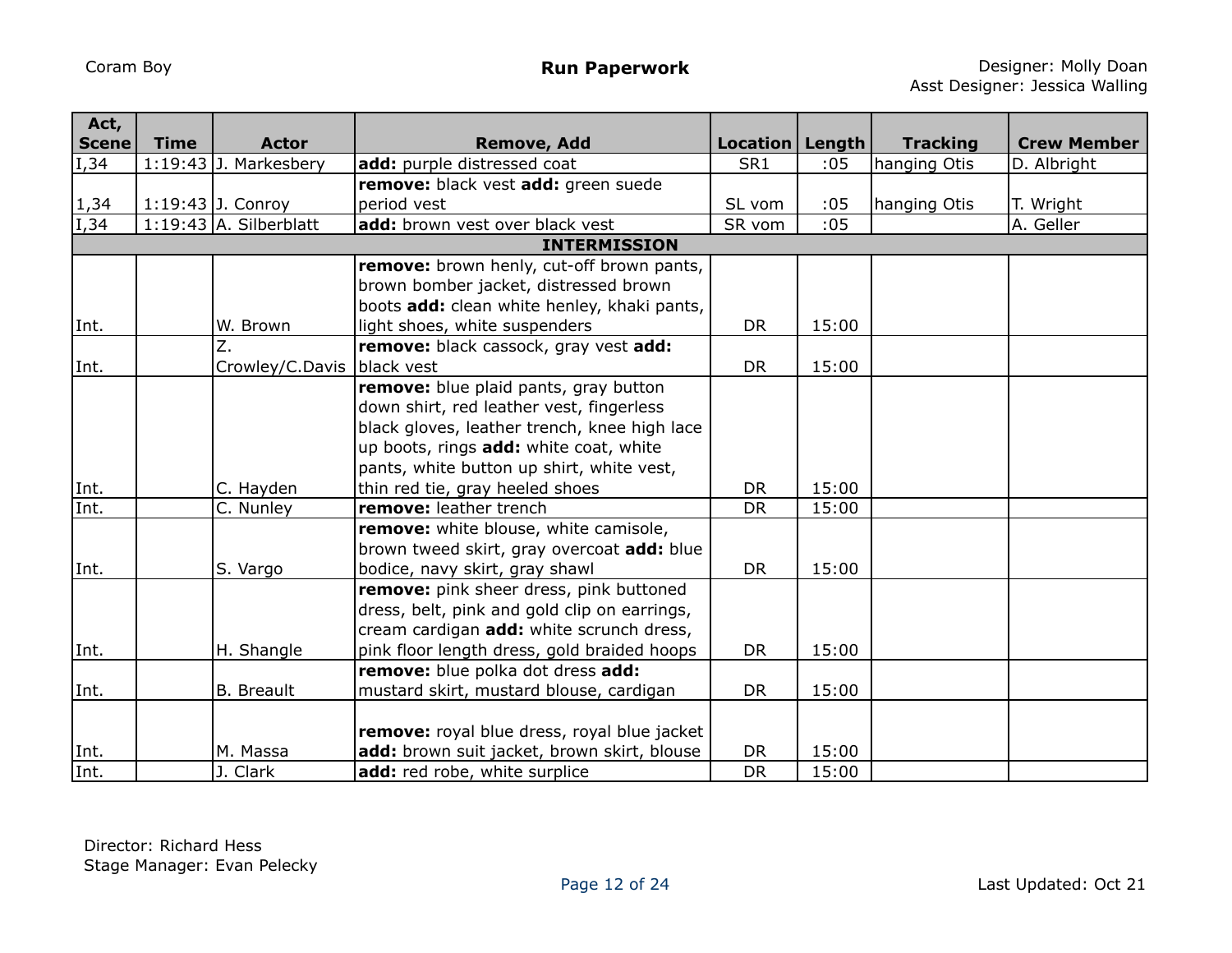| Act,         |             |                    |                                               |                   |       |                 |                    |
|--------------|-------------|--------------------|-----------------------------------------------|-------------------|-------|-----------------|--------------------|
| <b>Scene</b> | <b>Time</b> | <b>Actor</b>       | <b>Remove, Add</b>                            | Location   Length |       | <b>Tracking</b> | <b>Crew Member</b> |
|              |             |                    | remove: white button up blouse, purple        |                   |       |                 |                    |
|              |             |                    | pleated skirt, white cardigan, purple oxfords |                   |       |                 |                    |
|              |             |                    | add: flower printed dress, purple bolero,     |                   |       |                 |                    |
| Int.         |             | A. Caputo          | heels, white clip-on metal earrings           | <b>DR</b>         | 15:00 |                 |                    |
|              |             |                    | remove: brown Norfolk jacket add: black       |                   |       |                 |                    |
| Int.         |             | G. Long            | and brown suit coat                           | <b>DR</b>         | 15:00 |                 |                    |
|              |             |                    | remove: black pants, gray sweater, black      |                   |       |                 |                    |
|              |             |                    | robe, black shoes, red and blue stripped tie  |                   |       |                 |                    |
|              |             |                    | add: khaki pants, white suspenders,           |                   |       |                 |                    |
| Int.         |             | S. Sutton          | converse                                      | <b>DR</b>         | 15:00 |                 |                    |
|              |             |                    | remove: black pants, gray sweater, black      |                   |       |                 |                    |
|              |             |                    | robe, black shoes, red and blue stripped tie  |                   |       |                 |                    |
|              |             |                    | add: khaki pants, white suspenders,           |                   |       |                 |                    |
| Int.         |             | G. Walters         | converse                                      | <b>DR</b>         | 15:00 |                 |                    |
|              |             |                    | remove: black pants, gray sweater, black      |                   |       |                 |                    |
|              |             |                    | robe, black shoes, red and blue stripped tie  |                   |       |                 |                    |
|              |             |                    | add: khaki pants, white suspenders,           |                   |       |                 |                    |
| Int.         |             | <b>B. McKinnon</b> | converse                                      | <b>DR</b>         | 15:00 |                 |                    |
|              |             |                    | remove: black pants, gray sweater, black      |                   |       |                 |                    |
|              |             |                    | robe, black shoes, red and blue stripped tie  |                   |       |                 |                    |
|              |             |                    | add: khaki pants, white suspenders,           |                   |       |                 |                    |
| Int.         |             | M. Polonsky        | converse                                      | <b>DR</b>         | 15:00 |                 |                    |
|              |             |                    | remove: black pants, gray sweater, black      |                   |       |                 |                    |
|              |             |                    | robe, black shoes, red and blue stripped tie  |                   |       |                 |                    |
|              |             |                    | add: khaki pants, white suspenders,           |                   |       |                 |                    |
| Int.         |             | B. Clark           | converse                                      | <b>DR</b>         | 15:00 |                 |                    |
|              |             |                    | remove: black pants, gray sweater, black      |                   |       |                 |                    |
|              |             |                    | robe, black shoes, red and blue stripped tie  |                   |       |                 |                    |
|              |             |                    | add: khaki pants, white suspenders,           |                   |       |                 |                    |
| Int.         |             | N. Lentini         | converse                                      | <b>DR</b>         | 15:00 |                 |                    |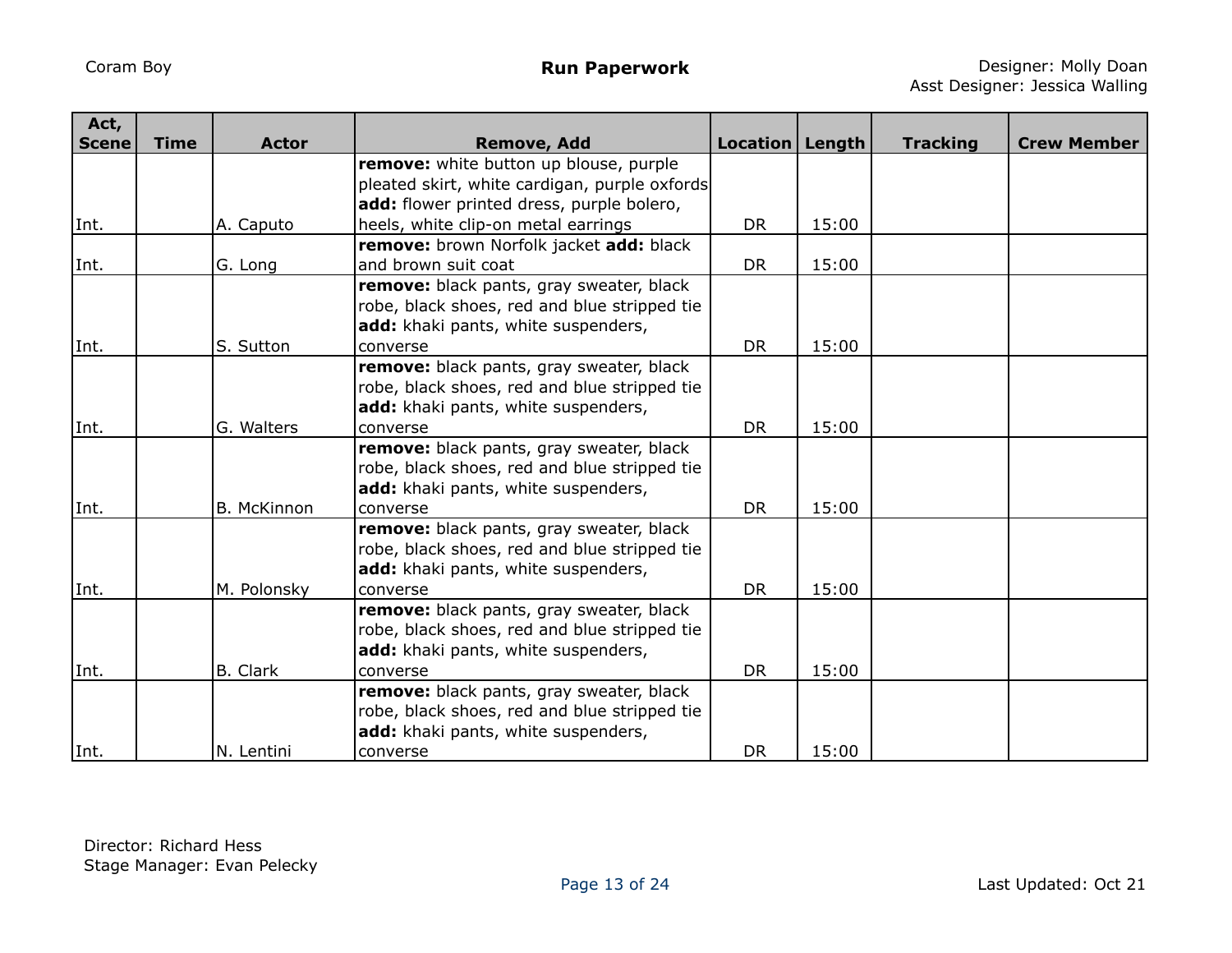| Act,         |             |                |                                                                                     |                   |       |                 |                    |
|--------------|-------------|----------------|-------------------------------------------------------------------------------------|-------------------|-------|-----------------|--------------------|
| <b>Scene</b> | <b>Time</b> | <b>Actor</b>   | <b>Remove, Add</b>                                                                  | Location   Length |       | <b>Tracking</b> | <b>Crew Member</b> |
|              |             |                | remove: black pleated skirt, black tights,                                          |                   |       |                 |                    |
|              |             |                | gray sweater, black robe, black flat shoes,                                         |                   |       |                 |                    |
|              |             | Williams       | red and blue stripped tie add: khaki                                                | <b>DR</b>         | 15:00 |                 |                    |
| Int.         |             |                | jumper, white tights, saddle shoes                                                  |                   |       |                 |                    |
|              |             |                | remove: black pleated skirt, black tights,                                          |                   |       |                 |                    |
|              |             |                | gray sweater, black robe, black flat shoes,<br>red and blue stripped tie add: khaki |                   |       |                 |                    |
| Int.         |             | G. Balbo       |                                                                                     | <b>DR</b>         | 15:00 |                 |                    |
|              |             |                | jumper, white tights, saddle shoes<br>remove: black pleated skirt, black tights,    |                   |       |                 |                    |
|              |             |                | gray sweater, black robe, black flat shoes,                                         |                   |       |                 |                    |
|              |             |                | red and blue stripped tie add: khaki                                                |                   |       |                 |                    |
| Int.         |             | K. Howland     | jumper, white tights, saddle shoes                                                  | <b>DR</b>         | 15:00 |                 |                    |
|              |             |                | remove: navy sheer dress, black slip,                                               |                   |       |                 |                    |
|              |             |                | patterned tights, gray wool double breasted                                         |                   |       |                 |                    |
|              |             |                | coat, black flat booties add: khaki jumper,                                         |                   |       |                 |                    |
| Int.         |             | M. Vera        | white tights, saddle shoes                                                          | <b>DR</b>         | 15:00 |                 |                    |
|              |             |                | remove: black pants, black vest, black                                              |                   |       |                 |                    |
|              |             |                | oxfords add: khaki pants, white                                                     |                   |       |                 |                    |
| Int.         |             | J. Odom        | suspenders, converse                                                                | <b>DR</b>         | 15:00 |                 | K. Dalo            |
|              |             |                | remove: black pants, black vest, black                                              |                   |       |                 |                    |
|              |             |                | oxfords add: khaki pants, white                                                     |                   |       |                 |                    |
| Int.         |             | C. Carey       | suspenders, converse                                                                | <b>DR</b>         | 15:00 |                 | A. Stapleton       |
|              |             |                | remove: cut-out leather vest add: white                                             |                   |       |                 |                    |
| Int.         |             | W. Kiley       | uniform coat                                                                        | <b>DR</b>         | 15:00 |                 |                    |
|              |             |                | remove: purple distressed coat add: gray                                            |                   |       |                 |                    |
| Int.         |             | J. Markesbery  | frock coat                                                                          | <b>DR</b>         | 15:00 |                 |                    |
|              |             |                | remove: green suede vest add: white                                                 |                   |       |                 |                    |
| Int.         |             | J. Conroy      | uniform coat, black vest                                                            | <b>DR</b>         | 15:00 |                 |                    |
|              |             |                | remove: maroon sweater, brown vest add:                                             |                   |       |                 |                    |
| Int.         |             | A. Silberblatt | white uniform coat                                                                  | <b>DR</b>         | 15:00 |                 |                    |
|              |             |                | remove: shawl add: brown coat, brown                                                |                   |       |                 |                    |
| Int.         |             | E. Jameson     | knit shawl                                                                          | <b>DR</b>         | 15:00 |                 |                    |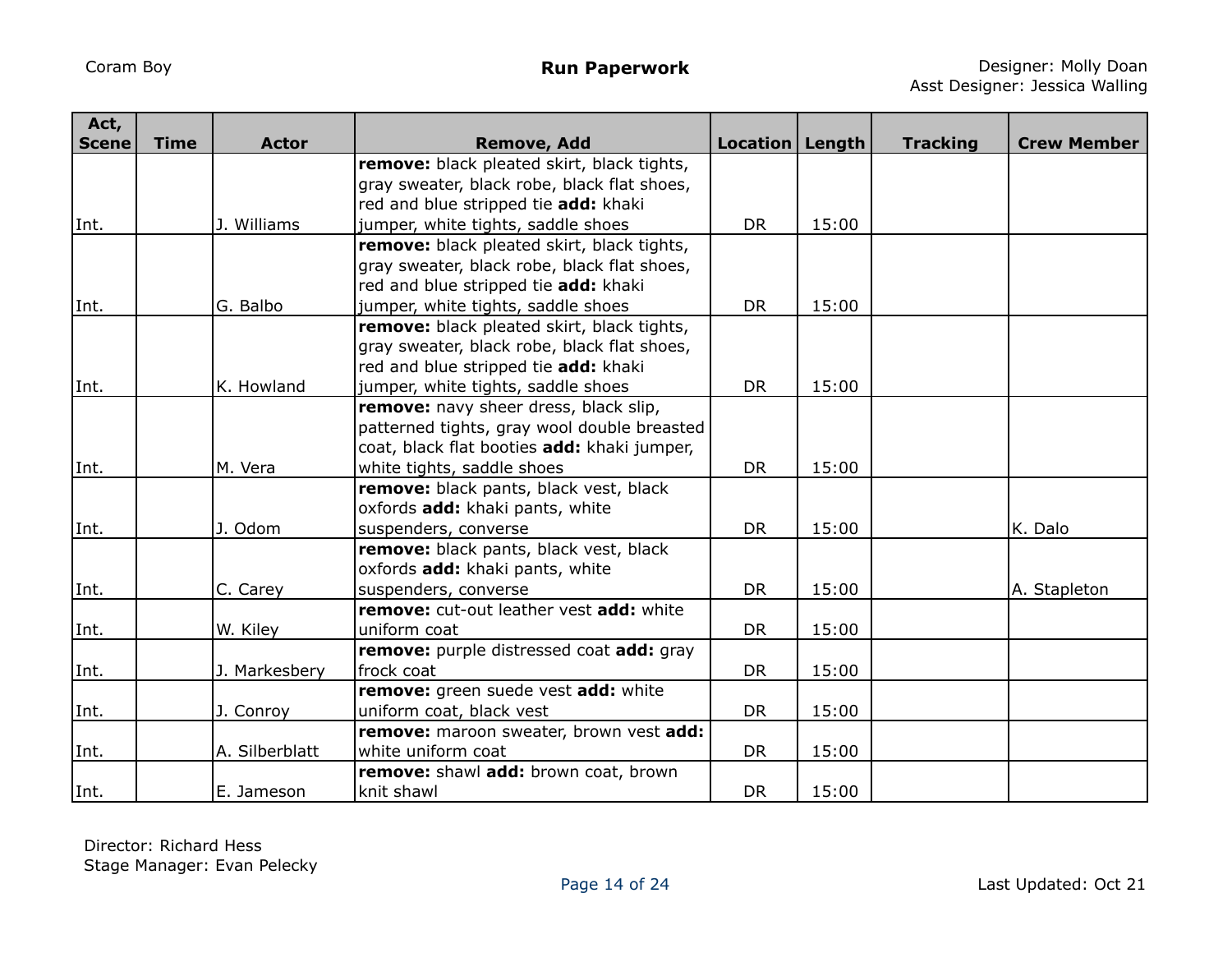| Act,<br><b>Scene</b> | <b>Time</b>                       | <b>Actor</b>   | <b>Remove, Add</b>                                           | Location   Length |             | <b>Tracking</b>   | <b>Crew Member</b> |  |  |
|----------------------|-----------------------------------|----------------|--------------------------------------------------------------|-------------------|-------------|-------------------|--------------------|--|--|
|                      |                                   |                | remove: red coat, knit brown scarf add:                      |                   |             |                   |                    |  |  |
| Int.                 |                                   | M. Marshall    | gray coat, blue knit shawl                                   | <b>DR</b>         | 15:00       |                   |                    |  |  |
|                      |                                   |                | remove: blue coat, black dress with fur                      |                   |             |                   |                    |  |  |
|                      |                                   |                | collar, patterned tights, red shoes add:                     |                   |             |                   |                    |  |  |
|                      |                                   |                | white nurse dress, cream sweater, gray                       |                   |             |                   |                    |  |  |
| Int.                 |                                   | B. Langford    | sensible shoes, gray slip                                    | <b>DR</b>         | 15:00       | <b>WIG CHANGE</b> | M. Thiede          |  |  |
| Int.                 |                                   | K. Daughtery   | remove: multi-colored jacket                                 | <b>DR</b>         | 15:00       |                   |                    |  |  |
|                      |                                   |                | <b>ACT II</b>                                                |                   |             |                   |                    |  |  |
|                      |                                   |                | II,1: Mothers giving their babies away to the Coram Hospital |                   |             |                   |                    |  |  |
| $\vert$ II,1         |                                   | M. Marshall    | remove: blue knit shawl, gray coat                           | <b>SL</b>         | <b>FAST</b> |                   | L. Plikerd         |  |  |
|                      |                                   |                | remove: brown coat, brown knit shawl                         |                   |             |                   |                    |  |  |
| II,1                 | 2:00                              | E. Jameson     | add: black long waisted coat                                 | <b>SL</b>         | 19:40       |                   | K. Dalo            |  |  |
|                      |                                   |                |                                                              |                   |             | <b>WARDROBE</b>   |                    |  |  |
|                      |                                   |                |                                                              |                   |             | <b>REMIND HER</b> | A. Geller/A.       |  |  |
| II,1                 |                                   | S. Vargo       | remove: knit shawl add: gray coat                            | <b>DR</b>         | 2:00        | <b>TO DO THIS</b> | Carroll            |  |  |
|                      |                                   |                | remove: white uniform coat add: red                          |                   |             |                   |                    |  |  |
| II,1                 | 2:22                              | J. Conroy      | servant gloves                                               | <b>SR</b>         | 14:00       |                   | M. Roosaare        |  |  |
|                      |                                   |                | remove: white uniform coat add: blue                         |                   |             |                   |                    |  |  |
| II,1                 | 2:22                              | A. Silberblatt | cleaner jumpsuit                                             | <b>SL</b>         | 2:45        |                   | S. Davenport       |  |  |
| II, 1                | 2:22                              | K. Daughtery   | add: green cropped jacket                                    | <b>SR</b>         | 19:20       |                   | A. Stapleton       |  |  |
| II, 1                | 2:29                              | W. Kiley       | remove: white uniform coat                                   | <b>SL</b>         | 5:30        |                   | H. Holthaus        |  |  |
| $\vert$ II,1         | 2:29                              | J. Markesbery  | remove: gray governer coat                                   | <b>SL</b>         | 5:30        |                   | D. Albright        |  |  |
|                      |                                   |                | II, 2-II, 3: Kids play, Handel freaks                        |                   |             |                   |                    |  |  |
| $\vert$ II,3         | 7:36                              | A. Silberblatt | remove: blue cleaner jumpsuit                                | <b>SL</b>         | 14:00       |                   | S. Davenport       |  |  |
|                      |                                   |                | remove: reddish brown housecoat,                             |                   |             |                   |                    |  |  |
|                      |                                   |                | headwrap add: dark red formal coat, silver                   |                   |             |                   | A. Geller/A.       |  |  |
| $\vert$ II,3         | 7:44                              | M. Harden      | vest, cravat                                                 | <b>DR</b>         | 14:00       |                   | Carroll            |  |  |
|                      |                                   |                | II,4: Boys leave the orphanage                               |                   |             |                   |                    |  |  |
|                      |                                   |                | remove: white nurse dress, cream sweater,                    |                   |             |                   |                    |  |  |
|                      |                                   |                | gray sensible shoes, gray slip add: black                    |                   |             |                   |                    |  |  |
|                      |                                   |                | dress, black shoes, patterned tights, black                  |                   |             |                   |                    |  |  |
| II, 4                | 10:32                             | B. Langford    | belt, white servant gloves                                   | <b>DR</b>         | 19:00       |                   | M. Thiede          |  |  |
|                      | II,5: Aaron and Mishak hug it out |                |                                                              |                   |             |                   |                    |  |  |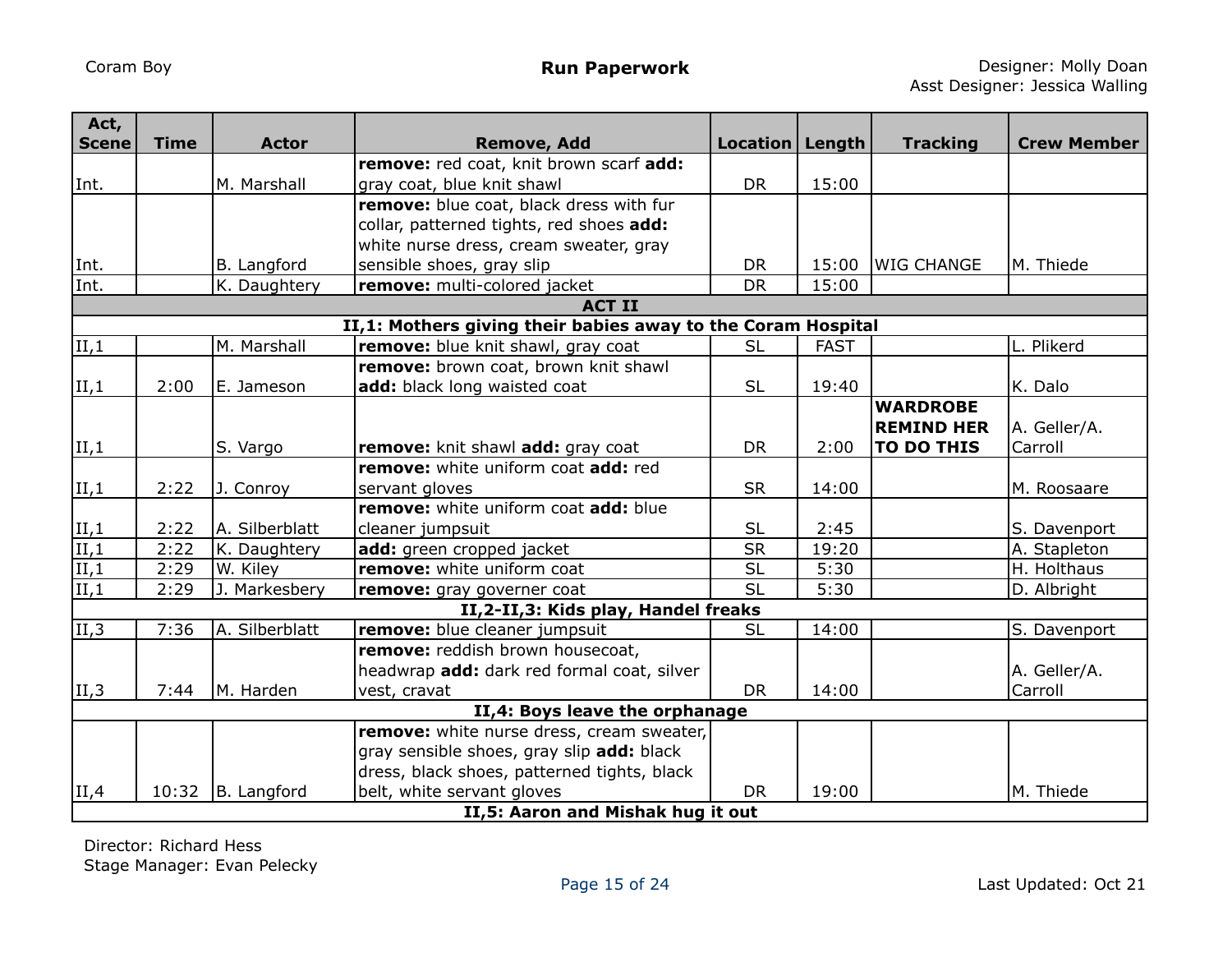| Act,<br><b>Scene</b>             | <b>Time</b>                                                                | <b>Actor</b>   | <b>Remove, Add</b>                                                        | Location   Length |       | <b>Tracking</b> | <b>Crew Member</b> |  |  |
|----------------------------------|----------------------------------------------------------------------------|----------------|---------------------------------------------------------------------------|-------------------|-------|-----------------|--------------------|--|--|
|                                  |                                                                            |                | remove: white shirt, white suspenders,                                    |                   |       |                 |                    |  |  |
|                                  |                                                                            |                | khaki pants, khaki converse add: tribal                                   |                   |       |                 |                    |  |  |
|                                  |                                                                            |                | pantaloons, vest, gold bangle, sparkle                                    |                   |       |                 |                    |  |  |
| II, 5                            | 11:17                                                                      | S. Sutton      | velcro cuff, white canvas shoes                                           | <b>SR</b>         | 5:45  |                 | K. Dalo            |  |  |
|                                  |                                                                            |                | II,6: Alexander returns as Mr. Brook                                      |                   |       |                 |                    |  |  |
| II,6                             | 13:30                                                                      | W. Kiley       | add: brown frock coat with built in vest                                  | <b>SR</b>         | 8:10  |                 | H. Holthaus        |  |  |
|                                  |                                                                            |                | remove: black velvet vest add: black                                      |                   |       |                 |                    |  |  |
| II,6                             | 13:30                                                                      | J. Markesbery  | formal vest                                                               | <b>SR</b>         | 8:10  |                 | D. Albright        |  |  |
|                                  |                                                                            |                | add: orange period coat, lime fingerless                                  |                   |       |                 |                    |  |  |
| II,6                             | 13:30                                                                      | A. Silberblatt | gloves                                                                    | SR?               |       |                 | S. Davenport       |  |  |
| $\overline{\text{II},6}$         | 13:30                                                                      | M. Marshall    | add: gray bolero                                                          | <b>SR</b>         | 8:10  |                 | L. Plikerd         |  |  |
|                                  | II,7-II,9: Toby is an African prince, Alexander lost his colors, Kids sing |                |                                                                           |                   |       |                 |                    |  |  |
|                                  |                                                                            |                | remove: gold silk vest, turban, velcro cuff,                              |                   |       | happens after   |                    |  |  |
| II,9                             |                                                                            | S. Sutton      | gold bangle                                                               | <b>SR</b>         |       | choir sings     | H. Holthaus        |  |  |
|                                  |                                                                            |                | remove: green sweater vest add: black pin                                 |                   |       |                 |                    |  |  |
| II, 9                            | 24:59                                                                      | T. Olwin       | stripe vest                                                               | <b>DR</b>         | 13:30 |                 | A. Stapleton       |  |  |
|                                  |                                                                            |                | remove: black formal vest add: red                                        |                   |       | meet SR, walk   |                    |  |  |
| II,9                             | 25:01                                                                      | J. Markesbery  | servant gloves, black velvet vest                                         | <b>SR</b>         | 1:40  | <b>SL</b>       | D. Albright        |  |  |
|                                  |                                                                            |                | remove: black long waisted coat add:                                      |                   |       |                 |                    |  |  |
| II,9                             | 25:01                                                                      | E. Jameson     | white servant gloves                                                      | <b>SL</b>         | 4:30  |                 | K. Dalo            |  |  |
|                                  |                                                                            |                | remove: green cropped jacket add: white                                   |                   |       |                 |                    |  |  |
| II,9                             | 25:03                                                                      | K. Daughtery   | servant gloves                                                            | <b>SR</b>         | 4:30  |                 | A. Stapleton       |  |  |
|                                  |                                                                            |                | remove: gray bolero add: white servant                                    |                   |       |                 |                    |  |  |
| II, 9                            | 25:08                                                                      | M. Marshall    | gloves                                                                    | <b>SR</b>         | 4:30  |                 | L. Plikerd         |  |  |
|                                  |                                                                            |                | II,10-II,11- Toby dreams of Africa, Mr. Gaddarn buys children             |                   |       |                 |                    |  |  |
| II, 11                           | 29:33                                                                      | J. Conroy      | remove: red servant gloves                                                | <b>SR</b>         | 3:00  |                 | M. Roosaare        |  |  |
| II, 11                           | 29:33                                                                      | J. Markesbery  | remove: red servant gloves                                                | <b>SL</b>         | 3:00  |                 | D. Albright        |  |  |
|                                  |                                                                            |                | remove: orange period coat, lime                                          |                   |       |                 |                    |  |  |
| II, 11                           | 29:33                                                                      | A. Silberblatt | fingerless gloves                                                         | <b>SR</b>         | 3:00  |                 | S. Davenport       |  |  |
|                                  |                                                                            |                |                                                                           |                   |       |                 |                    |  |  |
| II, 11                           | 29:33                                                                      | W. Kiley       | <b>remove:</b> brown frock coat with built in vest                        | <b>SR</b>         | 3:00  |                 | H. Holthaus        |  |  |
|                                  |                                                                            |                | II,12-II,14: Coram boys come to Ashbrook, the concert, the concert part 2 |                   |       |                 |                    |  |  |
| $\overline{\text{II},\text{14}}$ | 36:09                                                                      | W. Kiley       | add: white servant gloves                                                 | <b>SR</b>         | 9:00  |                 | H. Holthaus        |  |  |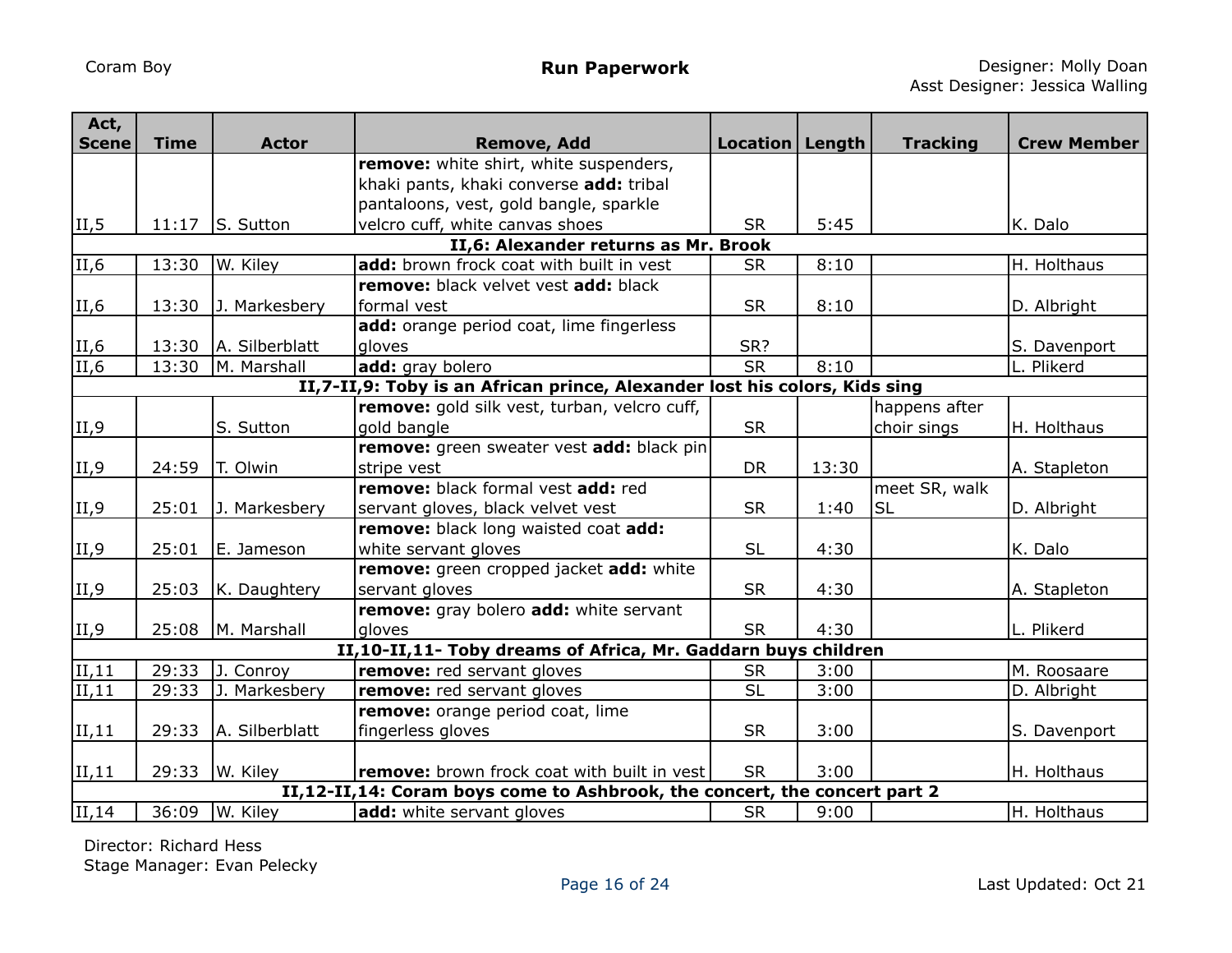| Act,<br><b>Scene</b> | <b>Time</b> | <b>Actor</b>   | <b>Remove, Add</b>                                                                 | Location   Length |       | <b>Tracking</b> | <b>Crew Member</b> |
|----------------------|-------------|----------------|------------------------------------------------------------------------------------|-------------------|-------|-----------------|--------------------|
| II, 14               | 36:09       | A. Silberblatt | add: white servant gloves                                                          | <b>SR</b>         | 9:00  |                 | S. Davenport       |
| II, 14               | 36:09       | J. Conroy      | add: red servant gloves                                                            | <b>SR</b>         | 1:00  |                 | M. Roosaare        |
| II, 14               | 36:09       | J. Markesbery  | add: red servant gloves                                                            | <b>SR</b>         | 1:00  |                 | D. Albright        |
| II, 14               | 36:02       | G. Walters     | add: blue cord coat                                                                | <b>DR</b>         | 14:00 |                 |                    |
|                      |             |                | II,15-II,17: Parents fight, Pink shawl revealed, Coram girls sold into sex slavery |                   |       |                 |                    |
|                      |             |                | remove: red servant gloves add: white                                              |                   |       |                 |                    |
| II,17                | 38:51       | J. Markesbery  | servant gloves                                                                     | <b>SL</b>         | 6:00  |                 | D. Albright        |
|                      |             |                |                                                                                    |                   |       |                 | A. Geller/A.       |
| II, 17               | 38:02       | M. Vera        | add: red choir robe, surplice                                                      | DR                | 20:00 |                 | Carroll            |
|                      |             |                |                                                                                    |                   |       |                 | A. Geller/A.       |
| II, 17               | 38:02       | J. Williams    | add: red choir robe, surplice                                                      | <b>DR</b>         | 20:00 |                 | Carroll            |
|                      |             |                |                                                                                    |                   |       |                 | A. Geller/A.       |
| II, 17               | 38:02       | G. Balbo       | add: red choir robe, surplice                                                      | <b>DR</b>         | 20:00 |                 | Carroll            |
|                      |             |                |                                                                                    |                   |       |                 | A. Geller/A.       |
| II,17                | 38:02       | K. Howland     | add: red choir robe, surplice                                                      | <b>DR</b>         | 20:00 |                 | Carroll            |
|                      |             |                | II,18: Family Reunion                                                              |                   |       |                 |                    |
| II,18                | 40:31       | W. Brown       | add: brown leather distressed coat                                                 | <b>DR</b>         | 10:00 |                 |                    |
|                      |             |                | II,19-II,21: Alexander learns he's a baby daddy but is the baby still alive????    |                   |       |                 |                    |
|                      |             |                |                                                                                    |                   |       |                 |                    |
| II, 21               | 45:29       | J. Odom        | remove: white suspenders, roll down pants                                          | <b>SL</b>         | 11:30 |                 | K. Dalo            |
|                      |             |                |                                                                                    |                   |       |                 |                    |
| II,21                | 45:29       | C. Carey       | remove: white suspenders, roll down pants                                          | <b>SR</b>         | 11:30 |                 | A. Stapleton       |
|                      |             |                | add: red choir robe, surplice, roll down                                           |                   |       |                 | A. Geller/A.       |
| II,21                | 45:29       | B. McKinnon    | pants                                                                              | <b>DR</b>         | 14:00 |                 | Carroll            |
|                      |             |                | add: red choir robe, surplice, roll down                                           |                   |       |                 | A. Geller/A.       |
| II,21                | 45:29       | M. Polonsky    | pants                                                                              | <b>DR</b>         | 14:00 |                 | Carroll            |
|                      |             |                | add: red choir robe, surplice, roll down                                           |                   |       |                 | A. Geller/A.       |
| II,21                | 45:29       | B. Clark       | pants                                                                              | <b>DR</b>         | 14:00 |                 | Carroll            |
|                      |             |                | II,22: Yet even more sexual tension with Otis and Lynch                            |                   |       |                 |                    |
|                      |             |                | remove: black wool bodice add: gray                                                |                   |       |                 |                    |
|                      |             |                | suede cut-out top, long black wool coat                                            |                   |       |                 |                    |
| II, 22               | 49:31       | B. Bradley     | with feathers, red leather gloves                                                  | <b>SL</b>         | 2:30  |                 | M. Thiede          |